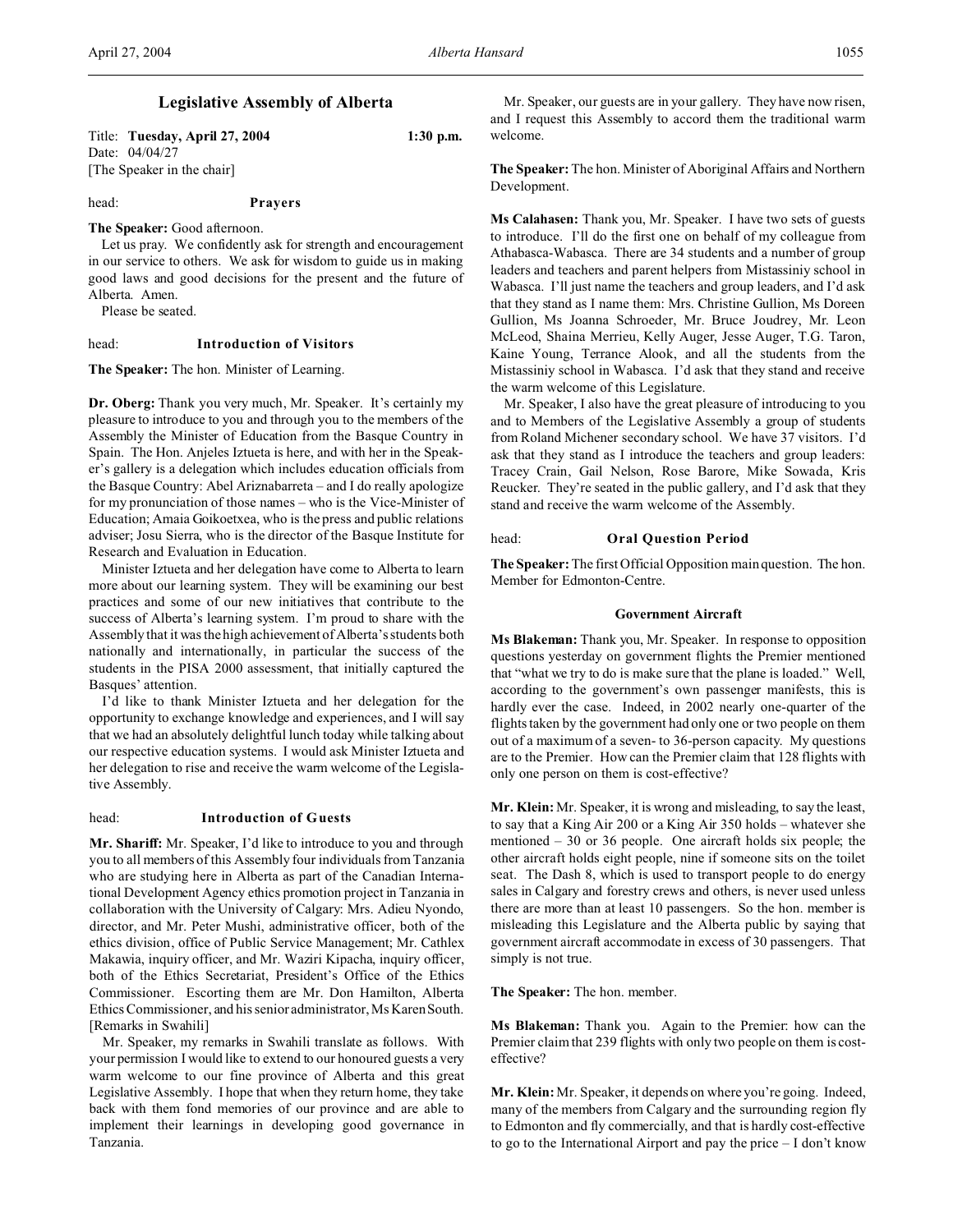what a ticket is right now, but I understand it's fairly expensive – and then take a cab or rent a car or pay the parking fees to have a car there and to drive it.

There is a matter of convenience as well. I don't apologize, not one single bit, for this afternoon, for instance, going to Calgary. I don't know who is going to be on the airplane with me. I book it and invite anyone who wants to come along to Calgary. They can come on the aircraft. I have to be in Calgary, and there is no way – there's no way – that I'm going to leave here at 3 o'clock, when I have my obligatory scrum with the media, to arrive at the International Airport – I have to be in Calgary by 5; that means I have to be down there by 4 o'clock – and wait around an hour, when I can go 10 minutes to the City Centre Airport, which they didn't defend, by the way, as Edmontonians, and get the aircraft and be in Calgary. So it is a matter of convenience.

Believe me, to put one's rear end in a seat and go back and forth to Calgary or to Oyen or to all points in this province is not a luxury. I'll tell you that for sure.

# *1:40*

**Ms Blakeman:** Edmonton voted against the City Centre.

My final question to the Premier: given that on January 31, 2002, there were 14 flights within Alberta on the government aircraft, six between Calgary and Edmonton and one of those carrying a backbench MLA flying solo, how is this filling the plane?

**Mr. Klein:** It happens, and it's wide open, Mr. Speaker. What would the Liberals have us do: have these planes and park them? Park them? We want to keep them in the air. The best use of an aircraft is when the aircraft is flying. The worst use is to park it.

I'll have the hon. minister comment.

**Mr. Lund:** Mr. Speaker, I don't know about that particular day, but let me tell you what very often happens and likely what happened in this case. At times the aircraft will go to Calgary, and people will stay there. We keep a list of people that are in Calgary that want to fly back to Edmonton. If that individual that was on the aircraft coming back to Edmonton had gone back in some other way, then the plane deadheads back to Edmonton empty. So is there anything wrong with one person coming back when in fact they need a ride back to Edmonton?

**The Speaker:** Second Official Opposition main question. The hon. Member for Edmonton-Centre.

# **Water Use for Enhanced Oil Recovery**

**Ms Blakeman:** Thank you, Mr. Speaker. Alberta's water for life strategy isn't worth the recycled paper it's printed on. Today industry, communities, and farmers were looking to the Environment minister for clear rules on the use of potable water by industry for injection. Instead, we got a clear message from the Minister of Energy that water is not for life but rather for industry. My questions are to the Premier. Why is your government putting the fox in charge of the henhouse by allowing industry to voluntarily monitor its own use of potable water?

**Mr. Klein:** Mr. Speaker, the hon. minister had a news conference on this issue today in which the preliminary report, as I understand it, on practices that remove water from the water cycle, primarily oil field injection, was discussed.

Before I have the hon. Minister of Environment respond, I wish the Liberals would stop pretending that there are easy answers to

every public policy question. And they do. If they ever, God forbid, got into government, they would learn that that is not the case. These are difficult situations.

The government, quite briefly, has struck a provincial committee of stakeholders, including the energy sector. This is not the fox being in charge of the henhouse. This is meaningful consultation. It involves environmental agencies and advocacy groups. Are they suggesting that these environmental agencies and advocate groups are part of the fox that guards the henhouse? If they are, then stand up and say so. The stakeholder group included rural municipalities to look at this extremely complicated issue.

Relative to the details I'll have the hon. minister respond.

**Dr. Taylor:** Thank you, Mr. Premier. I would point out that what we had today was a preliminary report that we have consensus on. This is a consensus-based process, and I would remind the opposition that flaring will be reduced probably by over 80 per cent because of consensus. I would remind the opposition that we have the toughest standards in North America on emissions coming from coal-fired plants because of consensus. So consensus works.

I pointed out very clearly at the press conference – and this member obviously didn't listen at the press conference either – that we will have a final report by June 30. In regard to the specific issue that she identified, I will . . .

**The Speaker:** Hon. minister, you will have another chance. We'll just keep the question period going.

The hon. member.

**Ms Blakeman:** Thank you, Mr. Speaker. Again to the Premier: when is the government going to invest the research and resources into making  $CO<sub>2</sub>$  injection economically and technologically viable?

**Mr. Klein:** Mr. Speaker, that is an interesting question. Certainly, there is technology available, and there is the ingenuity fund that can be used to enhance and develop research into the use of  $CO<sub>2</sub>$  for oilfield injection. It's my understanding from speaking to industry leaders that the technology now, although it exists, is very, very expensive. It's uneconomical at this time, but as research and development progress, I'm sure that this technology will become less expensive.

I will ask perhaps the hon. Minister of Energy, because he's been involved with this issue, and maybe the Minister of Innovation and Science to respond.

**Mr. Smith:** Mr. Speaker, this is the only jurisdiction in Canada that is taking active steps to reduce greenhouse gas emissions. One of those components is carbon dioxide sequestration, or storing  $CO<sub>2</sub>$  in areas below the ground.

There is a substantial flood going on in Saskatchewan. It's called the Weyburn miscible  $CO<sub>2</sub>$  flood. This has replaced water in some cases, or it's mixed with water. We co-operate with the province of Saskatchewan and with EnCana, the company that's responsible for this.

Do you know where they get their carbon dioxide from now? They buy it from the United States. So what has to happen, Mr. Speaker, is that we have to get the carbon dioxide. It has to be sourced; it has to be piped; it has to be cleaned up. There are a whole bunch of steps other than just saying something off the top of your head that says:  $CO<sub>2</sub>$  when stored. Lots to be done. We're on the file.

**The Speaker:** The hon. member.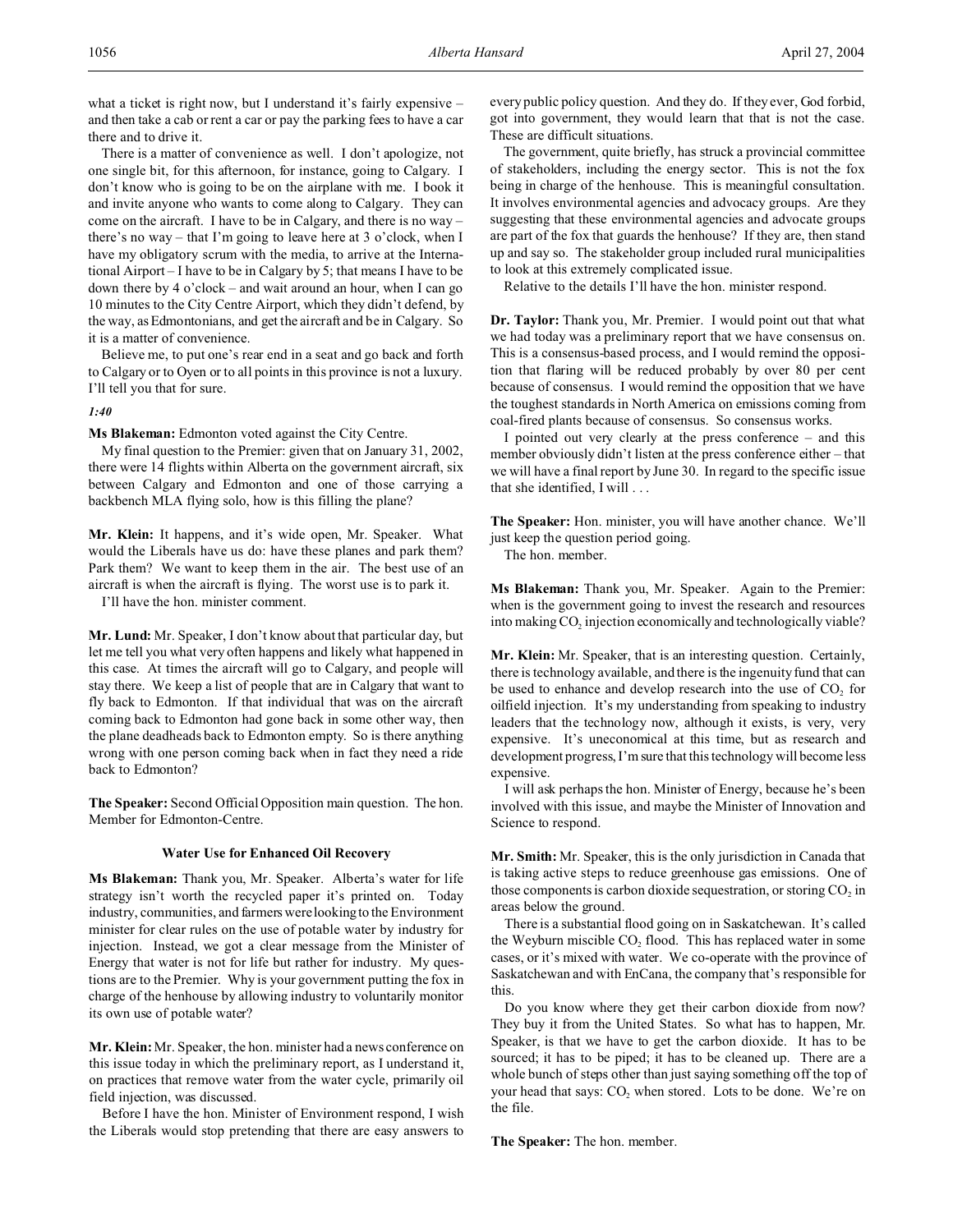**Ms Blakeman:** Thank you. Again to the Premier: when will this government get serious about its water for life strategy and put a moratorium on its use of potable water for injection?

**Mr. Klein:** Mr. Speaker, as the hon. minister indicated, there is a process right now involving all stakeholders, including environmental advocacy groups, industry, and municipalities, to look at this complicated issue.

I would remind all hon. members that while this issue is one that's important to Albertans and obviously to the opposition – it certainly is to this government – it represents a fairly small portion of the province's water. I'm given to understand that only 4 per cent of Alberta's total water allocations, including both surface and groundwater, is used in ways that remove it from the water cycle.

Mr. Speaker, looking at that in context, we allow over 50 per cent of the water that comes down the east slopes of the Rocky Mountains to flow freely into Saskatchewan and other jurisdictions.

**An Hon. Member:** That's by treaty.

**Mr. Klein:** We allow much more than 50 per cent. We are obligated to send 50 per cent. We send far more than 50 per cent. So this is to put it into context.

But we do understand that even that 4 per cent is an issue that needs to be dealt with, and the hon. minister is dealing with it.

**The Speaker:**Sorry, hon. minister. We've now spent seven minutes on this set. I've got 15 members who want to raise a question, and we're getting into a debate.

### **Coal Bed Methane Development**

**Mr. MacDonald:** Mr. Speaker, clearly the hon. Minister of Energy is calling the shots when it comes to water management and industry. This is troubling news for stakeholders concerned over this government's incompetence on coal bed methane development. Coal bed methane could be and should be Alberta's next big energy bonanza if it is done right. My first question is to the Premier. Will the Premier guarantee that no – not one – freshwater source in Alberta will be contaminated as a result of coal bed methane developments?

# *1:50*

**Mr. Klein:** Again, that is a very interesting question. I've asked the Minister of Energy to provide me with some information, and he has quite capably. Indeed, I've spoken with EnCana, one of the companies doing major development relative to coal bed methane.

I'm given to understand that unlike the Powder River basin project in Wyoming where, indeed, extraction of gas from coal bed produced a lot of waste water and there were problems disposing of this water, the coal bed methane development, ostensibly, in Alberta – and I don't know to what extent – involves dry coal, and it doesn't involve water. I'm given assurances that the processes used here are entirely different and much safer than those that were used in Wyoming.

**The Speaker:** The hon. member.

**Mr. MacDonald:** Thank you, Mr. Speaker. To the Minister of Environment: given that no two coal bed methane basins in Alberta are the same, what is the chemical composition of the saline, or brackish, water that is produced as a result of coal bed methane production?

**Dr. Taylor:** Well, Mr. Speaker, I have a PhD in psychology, not

chemistry, and even with my PhD in psychology it doesn't help me understand him. Certainly, that's a question that I can't answer here, but we will get that technical chemistry-based information and provide it to the member.

**The Speaker:** The hon. member.

**Mr. MacDonald:** Thank you. My third question is to the Minister of Energy. Will this government promise to preserve water for future generations and place a moratorium on coal bed methane drilling until Albertans see for themselves – if this hon. minister doesn't know, hopefully someone else does – what kind . . .

# **Speaker's Ruling**

# **Oral Question Period Practices**

**The Speaker:** Hon. member. Hon. member, please. Now, hold on. The second question that the hon. member raised had nothing to do with government policy. I could have ruled it out. So having said that, please don't then extrapolate from the fact that you were given the right to proceed with your second question that the hon. minister doesn't know. This is this baiting that goes back and forth. I've got 15 members who want to ask questions. I'm going to keep this thing going along. Let's deal with policy.

The hon. Minister of Energy to respond.

# **Coal Bed Methane Development**

*(continued)*

**Mr. Smith:** Well, Mr. Speaker, I certainly can't speak on behalf of all government. I can speak personally about my commitment to future generations of Albertans to ensure that not only is there water here but that there is a healthy lifestyle, there are sufficient resources, and there are sufficient jobs created so that they can get educated in this place, they can live here, they can raise families here and maybe sit in this Legislature some day.

**The Speaker:** The hon. Member for Edmonton-Highlands, followed by the hon. Member for Edmonton-Beverly-Clareview.

### **Calgary Courthouse**

**Mr. Mason:** Thank you very much, Mr. Speaker. Information that I released earlier today reveals that the P3 partners involved in the Calgary court centre project consortium had contributed over \$21,000 to the Alberta PC fund in the last three years. No wonder this government is continuing negotiations with this consortium for a drastically scaled back court centre rather than cancelling the flawed bidding process and starting over. My question is to the Premier. Can the Premier please explain why the BPC consortium, with its close political connections to this government, wasn't sent packing when it became obvious that they had lowballed their bid to win a project now facing cost overruns of 67 per cent?

**Mr. Klein:** Mr. Speaker, you know, I don't know to what steps and to what depths the opposition parties are willing to sink to find something. The suggestion in the ND press release is that this company, BPC – and I thought it was Kingsway or something – donated \$21,000 over three years to the Alberta Progressive Conservative Party. Over three years. First of all, I don't advise myself of who makes donations and who doesn't. Maybe the Liberals and the NDs do because they get so few donations that they monitor every single penny that comes in, but I don't. I leave that up to the party's finance committee.

Mr. Speaker, companies in this province compete for, win, or lose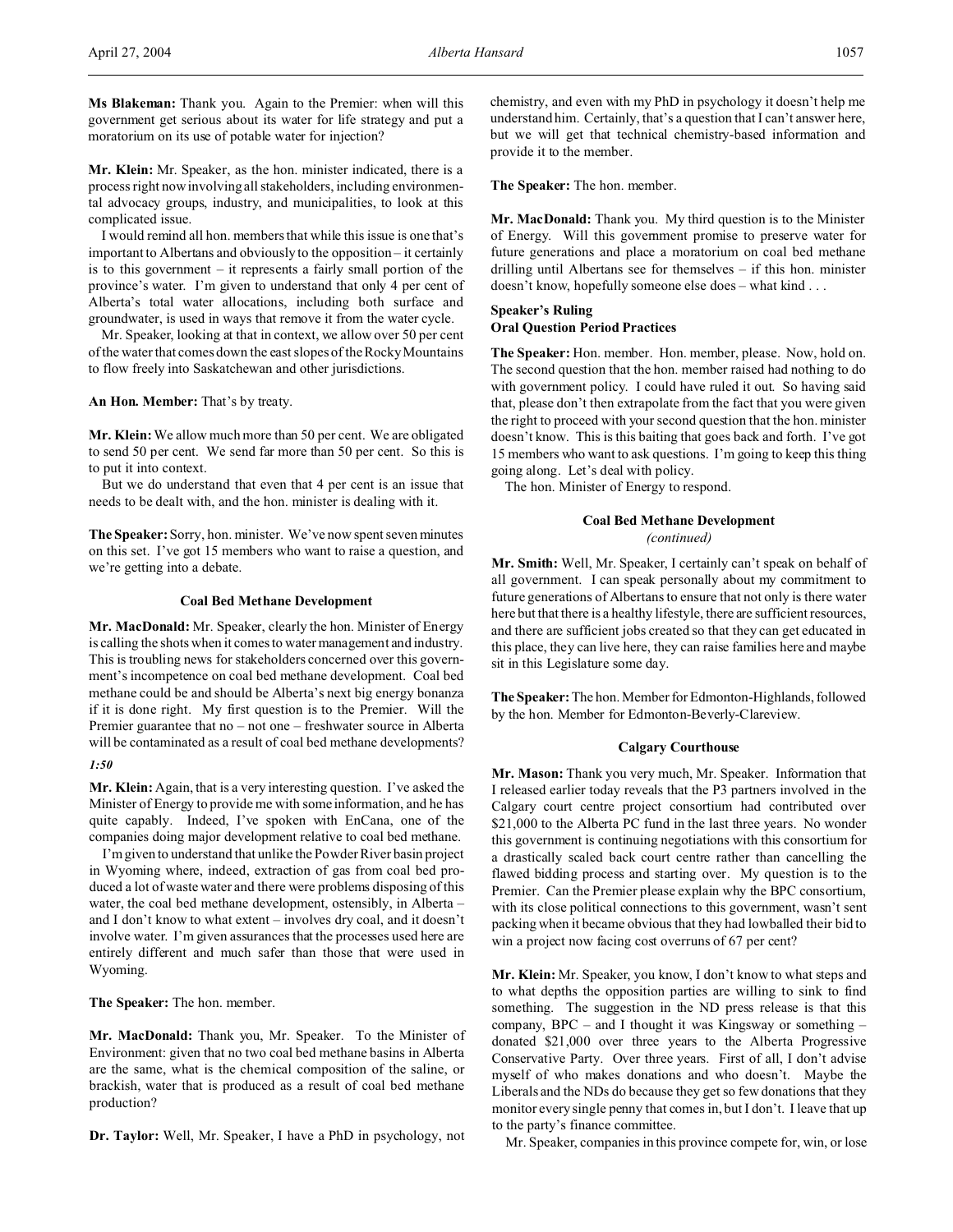Now, here's where the ND press release is totally and absolutely wrong, misleading. Mr. Speaker, when we saw that the costs were going up on this particular project, we revisited it, and now the costs, instead of \$500 million, are back to \$300 million, the original price. Even at a reduced scope we are confident that we can build an excellent facility that attends to the needs of Calgarians and consolidates the Provincial Court and the Court of Queen's Bench.

**Mr. Mason:** Can the Premier please confirm for this House that the new courthouse, the scaled back version, will in fact not contain all of the elements that it was originally planned for?

**Mr. Klein:** Mr. Speaker, I don't know what it will or will not contain other than courthouse facilities. I'll have the hon. Minister of Infrastructure respond.

**Mr. Lund:** Thank you. Mr. Speaker, it's terribly unfortunate that the New Democratic Party would go to the extent that they've now gone because, quite frankly, what they have said is simply not factual. The whole process was so open and transparent right from the start when we put out a request for interest and then a request for qualifications and then a request for proposal. There were three companies that replied to the request for proposals. We took the lowest one and then worked with them, and as a matter of fact the price came down through the negotiations.

**The Speaker:** The hon. member.

**Mr. Mason:** Thank you very much, Mr. Speaker. Well, given that the government yaps on about the transparency of this process, in order to make sure that Albertans aren't getting taken for a ride, will the government table in this Assembly the project estimates of the two bids that were rejected as well as the results of the so-called dummy bid as well as the process that was used to evaluate them?

**Mr. Klein:** Mr. Speaker, I'll leave that up to the hon. Minister of Infrastructure.

Mr. Speaker, I noticed on the back page – well, I don't pay much attention to the front page of an ND news release, but the back page . . .

**Mr. Mason:** Yes, you do. Yes, you do.

**Mr. Klein:** Well, I happened to have it here because it was on the desk of my colleague the hon. Attorney General and Government House Leader. So I was able to pick it up and look in absolute amazement and disbelief at how a press release could be so misleading. And then I saw: New Democrat opposition. I said: well, there you go.

Now, I just looked at the back page, and here BPC as a company made no donations. I understand that some partners did. GWLRA donated \$3,750 over two years. Cana Construction donated \$5,000 to the 2001 election, and for that we are truly grateful. Kasian Kennedy, the architectural firm, donated \$4,700 in 2003, \$4,500 in 2002, and \$2,000 in 2001. SNC-Lavalin ProFac property operations donated the huge sum of \$1,000.

Mr. Speaker, you know, it goes from the sublime to the absolutely

ridiculous, but again, when you're dealing with an ND press release, how can you expect anything more?

**The Speaker:** The hon. Member for Edmonton-Beverly-Clareview, followed by the hon. Member for Edmonton-Gold Bar.

# *2:00* **Oil Sands Royalty Regime**

**Mr. Yankowsky:** Thank you, Mr. Speaker. My constituents and Albertans have questions about the royalty regime as it applies to the Alberta tar sands projects. Recently we have been hearing about Suncor wanting their Firebag project included for royalty purposes with their Steepbank project. Also, Albertans are starting to ask questions in regard to the actual revenue Alberta is realizing from the tar sands, especially in light of demands for more infrastructure. My questions are all to the Minister of Energy. Could the minister tell this Assembly: what is the present royalty rate, and how is it applied to tar sands projects?

**Mr. Smith:** Mr. Speaker, it's an important question because the member refers to what is an area of Alberta larger than the state of South Carolina on which much of our future revenue depends. But it is not conventional oil and gas exploration; it is mining. With mining comes a large and substantial investment. Billions and billions of dollars must be spent in order to extract that resource, then take the resource and convert it, take the sulphur out of it, and turn it into crude that is marketable at today's prices.

In order to facilitate the movement of investment into this area to develop these oil sands, Mr. Speaker, we applied in 1996 a generic royalty regime. This means that 1 per cent of all the company's revenues from its investment are subject to royalties. We charge that 1 per cent rate. When those investments are paid out, we then take the revenue minus the cost and charge 25 per cent on that rate, and that rate occurs at the time of payout.

**The Speaker:** The hon. member.

**Mr. Yankowsky:** Thank you, Mr. Speaker. Are any projects at or nearing payout that will soon be paying a higher royalty rate?

**Mr. Smith:** Mr. Speaker, at present the department has on file some 52 projects paying royalty under the oil sands royalty regime. Of that, 37 are in prepayout status; 15 are in postpayout status. I don't want to get into the individuals, because a lot of that is proprietary commercial information, but I can say that the removal of the machinery and equipment tax in 1995 combined with the generic oil sands royalty regime has resulted in some 50 billion plus dollars' worth of investment.

This investment, if I can put the numbers forward, in projected payout, all by 2017, if you assume 1 per cent inflation, means that the price of oil would be \$60 a barrel. Roughly a \$10 spread for operating puts us at \$50. At \$12 for operating, that's \$38. Twentyfive per cent of \$38 is nine and a half dollars. At 3 million barrels a day, Mr. Speaker, that's \$11 billion a year that is contributed to the coffers of Albertans for their building, for their use, for their development.

**The Speaker:** The hon. member.

**Mr. Yankowsky:** Thank you. To the same minister again: what is the present cash flow that Albertans are realizing from the tar sands projects per day?

**Mr. Smith:** Mr. Speaker, that's a good question. I can say that for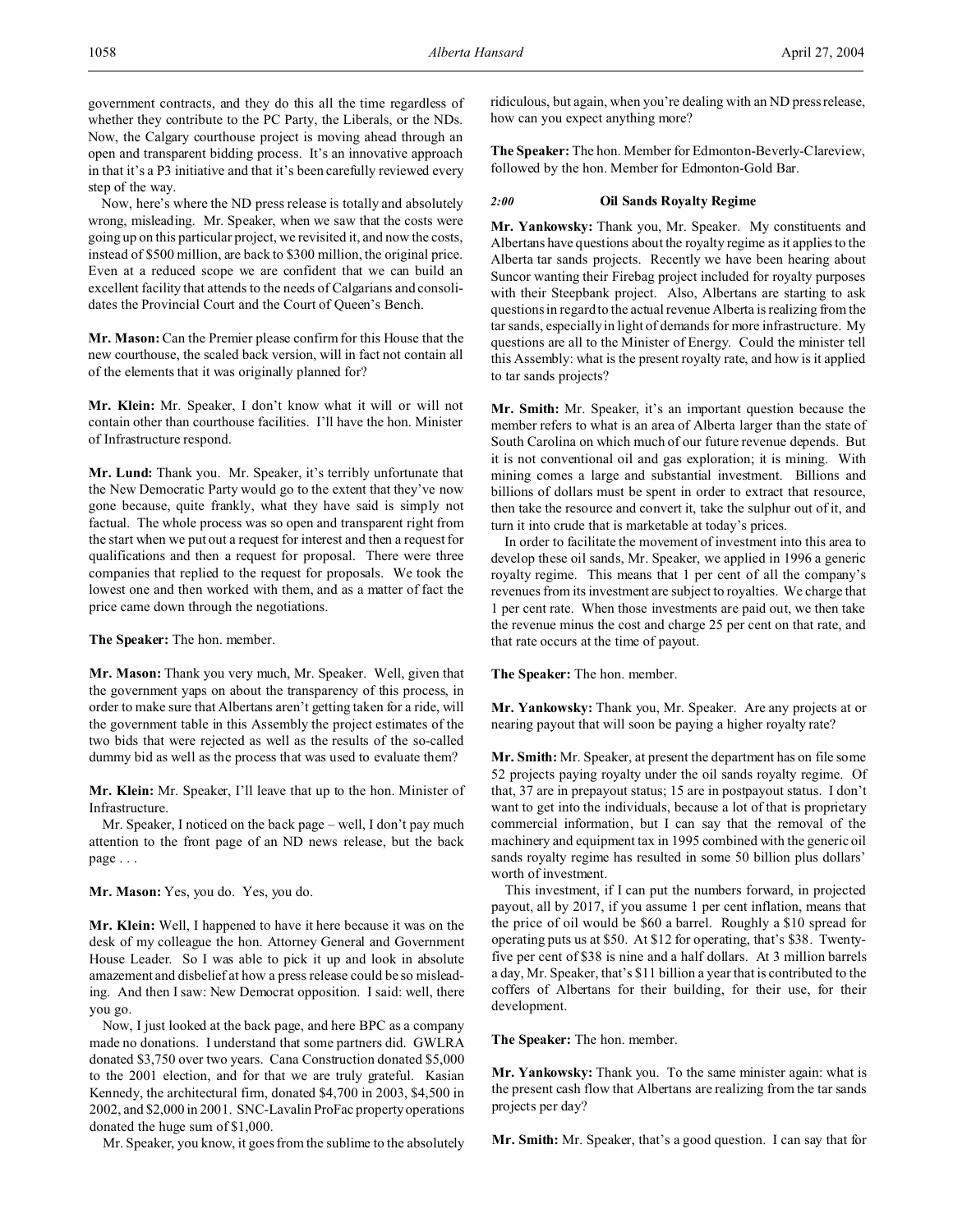the 2003 production year the 37 prepayout projects paid \$8.1 million in royalties, and the 15 postpayout projects paid over \$217 million in royalties.

**The Speaker:** The hon. Member for Edmonton-Gold Bar, followed by the hon. Member for Edmonton-Calder.

# **Firebag Oil Sands Development**

**Mr. MacDonald:** Thank you, Mr. Speaker. Firebag is an in situ oil sands development which will increase Suncor's oil production to more than one-half a million barrels per day in the next six to seven years. This government currently classifies Firebag as a separate project from Suncor's existing operations, while Suncor believes that Firebag is an expansion of its existing operations. My first question is to the Minister of Energy. What information is this government using to determine that Firebag is separate from the existing Suncor operations north of Fort McMurray?

**Mr. Smith:** Mr. Speaker, we use the terms and conditions and details as outlined in the oil sands royalty regulation.

**Mr. MacDonald:** Again to the same minister: will this dispute harm future investor confidence in future northern Alberta tar sands developments?

**Mr. Smith:** Mr. Speaker, the oil sands royalty regulation has proven to not only stimulate investment today but to stimulate investment as far back as 1996, will continue to stimulate investment, and will continue to ensure that Albertans share in this great resource as well as the companies that are in there mining the resource.

**Mr. MacDonald:** Again to the same minister: what is the difference in royalties payable by Suncor to the people of Alberta if Firebag is classified as a separate project?

**Mr. Smith:** Well, Mr. Speaker, that is a question subject to a great many variables. Those variables are as tangible as the changing price of oil, which changes on a daily basis, when suicide bombers are found close to oil field terminals on the coast of Iraq, to holes drying up in the North Sea. We don't know how that will specifically impact it. We don't know what's going to happen with future construction costs and how they will change with respect to labour rates, budgeting, engineering procurement, and contracting. So, in fact, it is impossible to give a definitive impact.

But let me finish the question by saying that we do know we have the right regulation. We also know that we have the right companies up there and that they're developing this resource in an environmentally responsible fashion.

**The Speaker:** The hon. minister to supplement.

**Mr. Norris:** Yeah. I would just like to supplement the Minister of Energy. I'm sure that he wanted to tell people, but the actual amount of construction that's estimated or underway in the next 10 years is \$70 billion, Mr. Speaker.

# **An Hon. Member:** How much?

**Mr. Norris:** Seventy billion, and that translates to about \$3 billion or \$4 billion per year. The hon. member's question to the minister doesn't translate into what's happening now, and I thought I'd put that on the table.

**The Speaker:** The hon. Member for Edmonton-Calder, followed by the hon. Member for Edmonton-Mill Woods.

# **Edmonton City Centre Airport**

**Mr. Rathgeber:** Thank you, Mr. Speaker. The Edmonton City Centre Airport is located within the Edmonton-Calder constituency. A recently released airport consultation report recommends continuation of 10-passenger flights' access to and from the airport. My questions are for the Minister of Economic Development. Since his department participated in the consultation group, what steps is his department taking to ensure that the Edmonton airports authority follows the recommendations?

**The Speaker:** The hon. minister. [interjections] The hon. minister has the floor. [interjections]

**Mr. Norris:** Apparently, I don't.

**The Speaker:** Hon. minister, you do have the floor. You've been recognized now three times.

**Mr. Norris:** Thank you, Mr. Speaker. I want to thank the hon. member for the question and, before I give an answer, would like to make reference to the outstanding work done by the Member for Peace River, the chairman of the Northern Alberta Development Council, who did an awful lot to bring this issue to the front.

As every member here knows, the committee has finished its work, Mr. Speaker, and is reviewing the recommendations. We're very, very pleased with the process that took place not only through our department but through the Member for Peace River, who is on the committee. Obviously, we feel very, very strongly about the importance of that airport for economic development not only for northern Alberta but for all Alberta. This is Alberta's capital city, and it came out loud and clear that that was a big concern.

The process, as I understand it now, will be that the authority is reviewing all the recommendations. Where we can work and are working with the hon. Minister of Justice is on enforcement rules. One of the complaints was that if some of the planes are capped at 10 seats and 10 passengers, why isn't that happening? So with the Minister of Transportation we're looking at that. But our ongoing role in this now is to observe what comes out of the airport authority's recommendations, and at that point the committee is still in place to act on any future suggestions, Mr. Speaker.

# *2:10*

**The Speaker:** The hon. member.

**Mr. Rathgeber:** Thank you, Mr. Speaker. To the same minister: if 19-passenger planes are landing and taking off at the airport, why can they only have 10 passengers on board?

**Mr. Norris:** Well, that's a very good question, Mr. Speaker. Our government planes are actually not part of the equation, and some clarification might be good for the hon. members opposite. What the airport authority had talked about at the outset was never the charter flights, the medevacs, or the government planes. What they were talking about is scheduled flights, which is what we're talking about. So if they want more information, I'm happy to provide it.

The issue as such is I guess one of economics. Whether the planes that are flying are able to do so economically at a 10-seat or 19-seat capacity remains to be seen, but the understanding that we have is that it's cheaper to fly a 19-seat plane. The airport authority wanted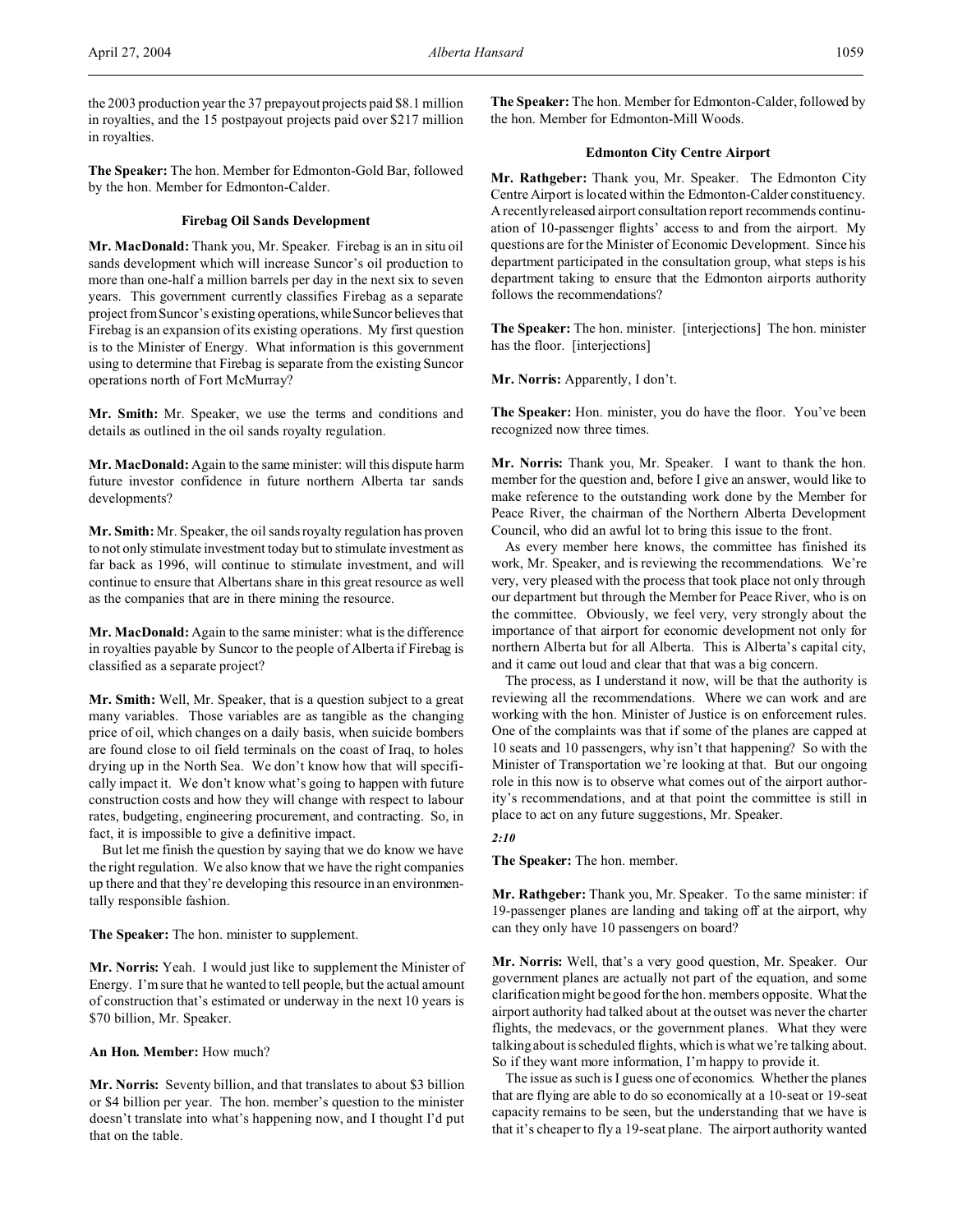a 10-seat cap so as not to cannibalize activity out at the International Airport in Leduc, and that made some sense.

So the reality of it is that if both sides are going to work together to promote what I believe is a remarkable economic jewel, they're going to have to come to a compromise, and that was the compromise that was suggested with the exception, Mr. Speaker, of High Level and Fort Chipewyan, where it was indicated that they may have more of a compelling case to have 19-seat planes with 19 passengers due to the length of time to fly in and out. That's something that's being reviewed as well.

So the answer to the hon. member's question is that it's one of economics, but it's certainly something that we're going to stay on until it's concluded.

**The Speaker:** The hon. member.

**Mr. Rathgeber:** Thank you, Mr. Speaker. To the same minister: can the minister assure that both runways at the City Centre Airport will remain open?

**Mr. Norris:** Well, clearly, no, I can't, but I can certainly say that we are vitally concerned that the suggestion that one of the runways should be shut down was put out there. Clearly, anybody who's involved in aviation knows that after a certain degree of wind either way, 20 knots I believe, it makes one of the runways very difficult to land on.

The suggestion that one or the other should be shut down was not received well by the consultation group, and as such they recommended that both be left open. Our belief, Mr. Speaker, is that in order for that airport to remain viable and to continue in the future, both must remain open. So the committee that the Deputy Minister of Economic Development and the Member for Peace River sit on will continue to push for both runways being open because it's just that important.

**The Speaker:** The hon. Member for Edmonton-Mill Woods, followed by the hon. Member for Calgary-East.

### **Daycare Accreditation Policy**

**Dr. Massey:** Thank you, Mr. Speaker. The hope of the new daycare accreditation policy rests on adequate funding to support implementation. With wages less than \$8.50 an hour and the highest staff turnover rate in the country, we could see the promise of accreditation lost. My questions are to the Minister of Children's Services. What good will accreditation do if no one is willing to work in a field with such low pay scales?

**Ms Evans:** Mr. Speaker, I'd like to reflect on the article in the parent magazine that so poorly quoted the issues surrounding accreditation, daycare, and costs in Alberta. There was a reference point to the lack of opportunity to sustain qualified daycare staff. In this House I will be tabling what will be sent to *Today's Parent* and talk about the actual truth of the matter as it relates to the funding for daycare, the experience for daycare. Fundamentally, the comparisons across the country in that study were evaluated on the basis of children from zero to 12 years of age, and we count those children that we are providing care to between zero and six years of age. So there was a flaw in the gathering of the data right off the bat, and I want to make that perfectly clear.

In terms of salaries and standards and the accreditation process we have looked at the opportunity for contracted service providers to engage a qualified accreditation authority to come in and evaluate

the quality service standards. But today, Mr. Speaker, we are not only looking at daycares and day homes but for all of those people through parent resource centres or other preschool/early-years programs to have some type of accreditation standard to make sure that parents and children and families are engaged and that staff are qualified and well trained.

Mr. Speaker, the short answer for the hon. member opposite is that I will table exactly what our intentions are on qualifications, and I will provide what we're currently doing on the training of qualified staff.

**The Speaker:** The hon. member.

**Dr. Massey:** Thank you, Mr. Speaker. It's a question of wages.

How will the current small income supplements to parents result in better qualified care workers, required under the accreditation, actually being hired?

**Ms Evans:** Mr. Speaker, while it will rest finally with each individual service provider, the amounts that we're providing aren't all that will be done. The supports for training, the supports for building qualified personnel, the other kinds of service provisions and supports that will be provided will assist in enabling those service providers themselves to pay a higher wage. The very minimum that was provided at the outset was recognizing the willingness of each daycare and day home to get involved in the process, but we have yet to achieve accreditation. We have yet to deliver more than what the current programming has required. An accreditation in the system will require significantly more supports provided by the providers, and at that time then we will be evaluating what the salary differential is from today's rates and see if we've achieved success.

Mr. Speaker, on the level 3s, admittedly, I think we can do better, but again it's the providers of that daycare as opposed to this government paying those people that are delivering the service.

**Dr. Massey:** A third question to the same minister, Mr. Speaker: when will the government commit funds to improve the current meagre daycare resources so that those qualified daycare workers are actually able to do their job?

**Ms Evans:** Let's be clear that the provision of funds or the lack thereof is not something that inhibits a person from doing the job of taking care of children. That is not something that stops people from doing it, nor do any of those daycare workers tell you that because they're paid more, they'll do better at the job.

Let's be clear that when we have got the full accreditation process in place, then the evaluation about the credits and the standards will be maintained. Last year we provided \$6 million for the system of daycares and day homes. We've added almost double that fund this year.

So, Mr. Speaker, there are extra resources, and the accreditation isn't complete yet. We're at the outset of this process, and I think we'll be well satisfied that we've achieved results by the time people are fully accredited.

**The Speaker:** The hon. Member for Calgary-East, followed by the hon. Member for Edmonton-Glengarry.

### **Seniors' Benefits Program**

**Mr. Amery:** Thank you, Mr. Speaker. Funding to the Alberta seniors' benefits program was increased in Budget 2004 by \$21 million, yet the seniors haven't seen any positive changes to their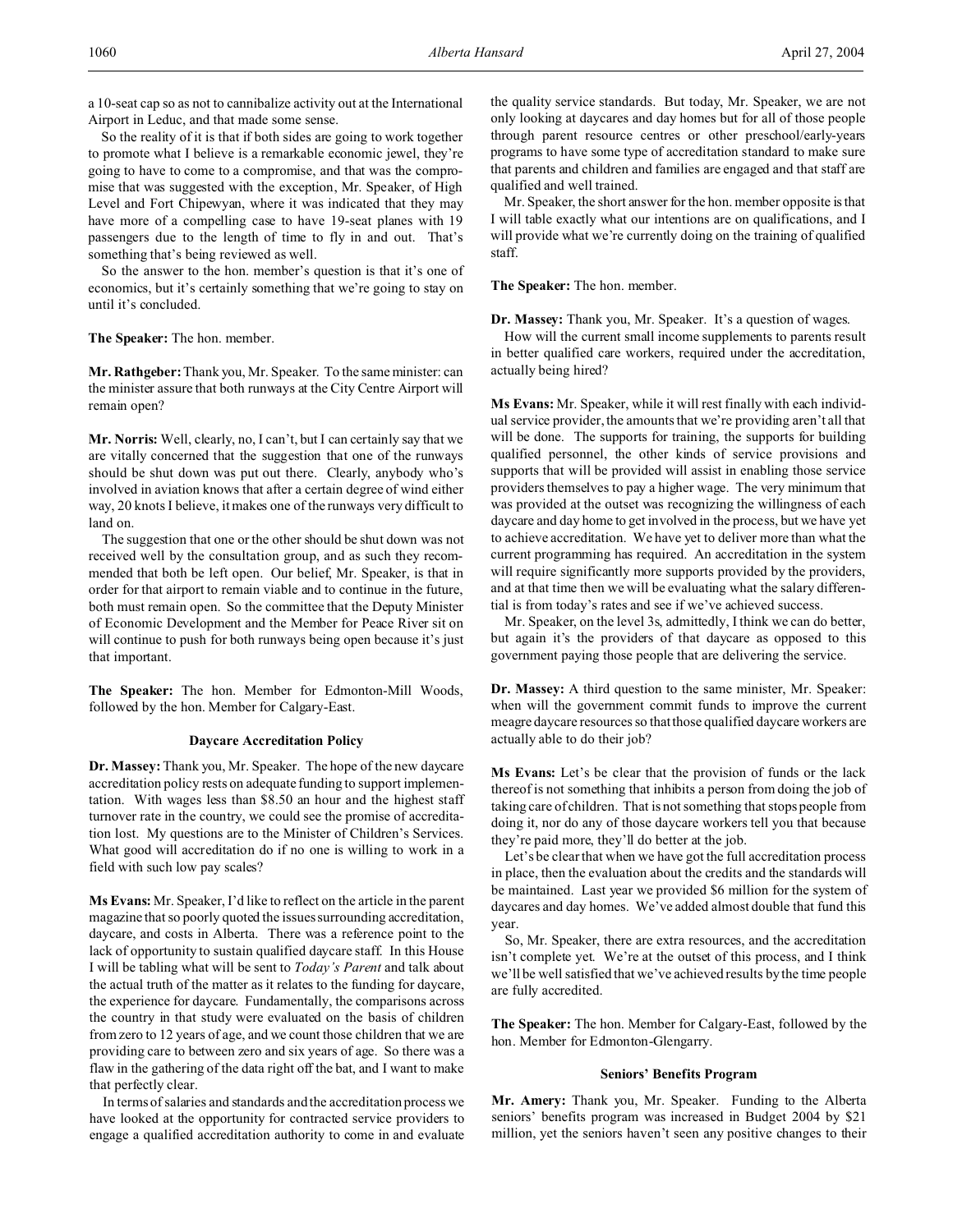benefits. To the Minister of Seniors: as a result of this increase, are there any plans in place to increase the thresholds for the Alberta seniors?

**The Speaker:** The hon. minister.

**Mr. Woloshyn:** Thank you, Mr. Speaker. Budget 2004 increases the benefits program to some \$199 million. With respect to the \$21 million increase \$11 million will be used to accommodate new entrants to the program as well as to deal with the increased support in the long-term care accommodation rates. The remaining \$10 million will be added to the seniors' program, but currently we are looking at where we can get the best effect with the \$10 million to ensure that the largest number of people get the support that they should get.

**The Speaker:** The hon. member.

**Mr. Amery:** Thank you, Mr. Speaker. My second question is to the same minister. How does the ministry arrive at the thresholds, and who did the ministry consult with to arrive at the current threshold levels?

**Mr. Woloshyn:** Mr. Speaker, it's important to note that the Alberta seniors' benefits program was designed to act as a supplement to the federal financial assistance provided through old age security and guaranteed income supplement. The original thresholds for the program were established in 1993-94, and that was done through consultations directly with seniors and with a variety of seniors' organizations. The current thresholds are reviewed on an annual basis, and we continue to monitor the costs that the seniors are facing, costs such as increases in utilities, taxes, cost of living, and so on. Whenever possible we make adjustments to the program, depending upon our ability to get resources and the ability to show the need. I might point out that during the last 10 years the thresholds have changed several times.

*2:20*

**The Speaker:** The hon. member.

**Mr. Amery:** Thank you, Mr. Speaker. My final question is to the same minister. How do the seniors' benefits in Alberta, the richest province in Canada, compare to those of other provinces?

**Mr. Woloshyn:** Mr. Speaker, I'd like to say at the outset that Alberta's benefits program compares extremely favourably with the other provinces. For example, we have a maximum of \$235 per month for seniors who are not in long-term care. Seniors in longterm care get much more. No other province offers as high a cash benefit to low-income seniors, and in fact some provinces don't have any cash benefit for seniors, no program similar to this.

In addition, our eligibility thresholds are currently very generous. An individual senior whose income is under \$18,850 would be eligible for the beginning of cash benefits; \$28,740 is the threshold for couples. Approximately 126,000, or 38 per cent of all the seniors in Alberta, do receive a cash benefit. If you add to that, Mr. Speaker, the number of seniors who get some health care premium exemptions, that number rises to 56 per cent of all the seniors.

In addition, seniors on the benefits program are eligible for special-needs assistance. Alberta is the only province with that program. Mr. Speaker, this year's budget allocates some \$33 million to that program. The number of individuals who have become eligible increased to some 35,000 last year. I might point out that some provinces have no support for seniors at any level for dental, no support for optical, no support for hearing aids. Not all provinces but some provinces don't have those. We are quite generous in how we support our special-needs seniors. I might add also that about 1 in 3 of the seniors in this province receive some support with their housing.

Mr. Speaker, I'll close by saying that the Alberta seniors portion of the budget is \$250 million for the whole package, and to that you have to add what Alberta Health puts in, and that comes to well over a billion dollars for seniors.

# **Highway Safety**

**Mr. Bonner:** Mr. Speaker, as the road construction industry swings into high gear for the summer, public safety is a major concern for construction workers working on or near Alberta highways. To the Minister of Transportation: what policies is the government undertaking to enhance the safety of construction workers who work on the province's highways, bridges, and overpasses?

**The Speaker:** The hon. minister.

**Mr. Stelmach:** Thank you, Mr. Speaker. We have a number of projects that we're working on co-operatively with various municipalities and the contractors in the province. One of them is RIP, which is really rest in peace. It's a sign of a cross, trying to impress upon Albertans to please not rush through a construction zone; there may be a construction worker that may not see the oncoming car or lose attention while they're working on the site. So that's just one of the many media campaigns that we'll see occurring in the province.

**Mr. Bonner:** To the same minister, Mr. Speaker: does the minister not have the power under the rules of the road, section 112 of the Traffic Safety Act, to govern the utilization of highways and the use and operation of vehicles on Alberta highways?

**Mr. Stelmach:** Mr. Speaker, the law is in place. It is a matter of communicating to Albertans that they should obey the rules of the road, that they should pay attention while they're on a public highway and have respect for those individuals that are employed in making our highways much better and improving the infrastructure in this province.

**The Speaker:** The hon. member.

**Mr. Bonner:** Yes. To the same minister, Mr. Speaker: with the authority granted the minister under rules of the road, section 112, will the minister then implement a reduction of speed on roadways and areas where emergency vehicles are attending to an incident and have their flashing lights in operation?

**Mr. Stelmach:** He's referring to a section that's defining emergency vehicles, and there is a private member's bill before the House looking at bringing about some amendments to the current legislation. [interjection] I hear the hon. member insisting on talking over there. Obviously, he must need the practice. He's not listening.

What we are looking at is the total definition of emergency vehicle and then looking at how we can make those particular circumstances, when emergency vehicles are out there, much safer and looking at incorporating construction zones at the same particular time.

**TheSpeaker:**The hon. Member for Edmonton-Strathcona, followed by the hon. Member for Dunvegan.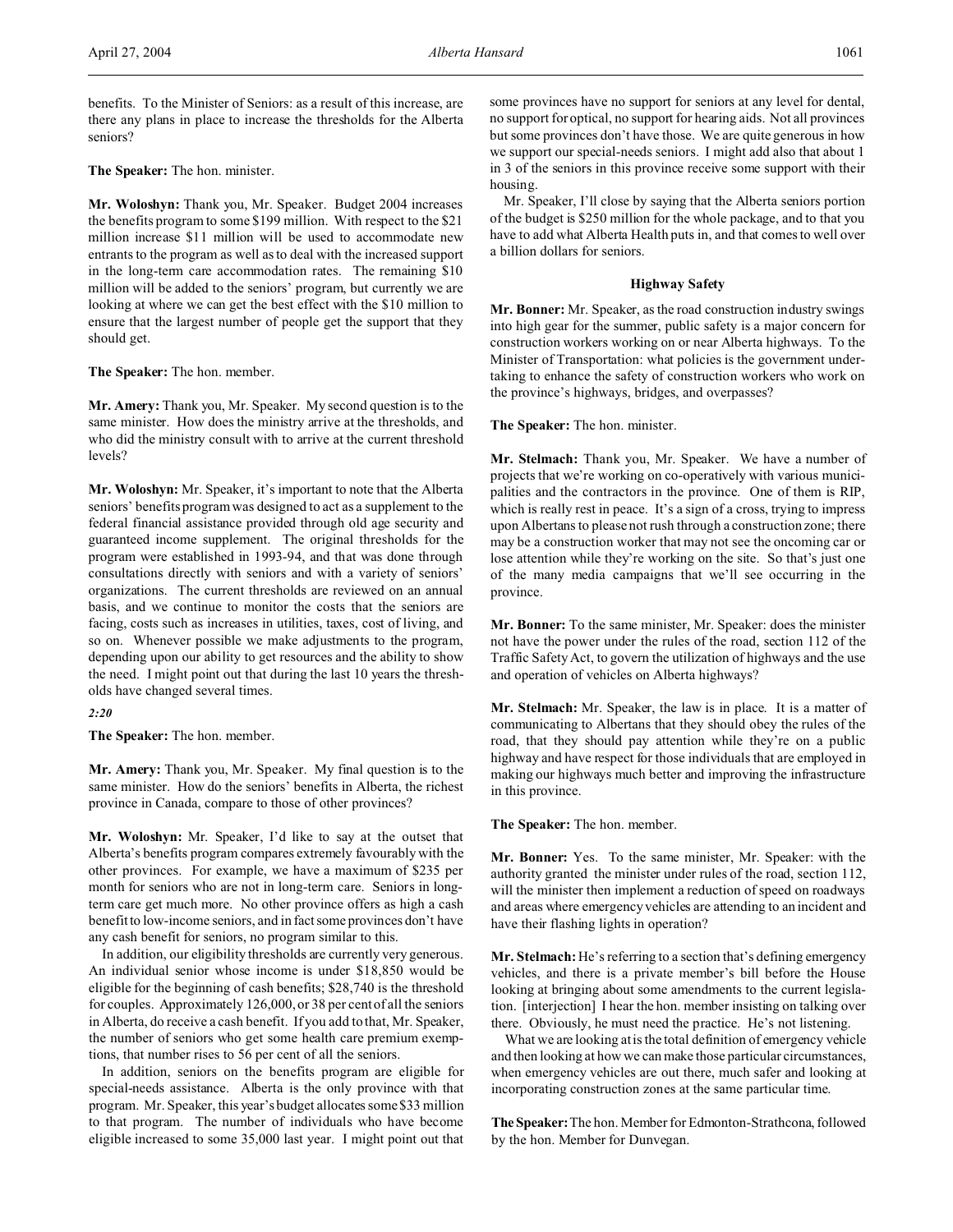# **Utilities Deregulation**

**Dr. Pannu:** Thank you, Mr. Speaker. Just before Christmas the province's Energy and Utilities Board quietly allowed Direct Energy to add an extra \$40 million a year on the gas and electricity bills of Albertans as part of the deal to buy ATCO's retail business. Now that Direct Energy has finalized this deal with ATCO, the city of Calgary is challenging the decision to approve these extra charges in court. My questions are to the Minister of Energy. Why is it that with every additional step down the government's utility deregulation road Albertans are being asked to pay more, not less, for socalled competition and customer choice?

**Mr. Smith:** Mr. Speaker, this particular charge was put forward as a result of the passage of Bill 19, which was the final step in the natural gas competitive market restructuring that started in 1986 and culminated in 2003.

The member, if he wasn't here, should have been here to attentively listen to the debate and determine why the bill was passed and what benefits should accrue from that. [interjections] Now, instead of listening to the reply, just as listening to the debate, they choose to heckle. I can't make them listen, Mr. Speaker.

**Dr. Pannu:** Mr. Speaker, no answer by the minister.

Again let me try. How does the minister keep his nose from growing in peddling the fiction that Direct Energy's entry into Alberta is beneficial to consumers when the cold hard truth is that an extra \$40 million per year is quietly being added to customers' utility bills?

**Mr. Smith:** Well, Mr. Speaker, this is not quietly being added to utility bills. That was a very clear decision made by the EUB. They publish their decisions. One decision is just like the other decision, and they make no differentiation. It's posted on a web site. We do know that the separation of the ability to market this product and the ability to deliver this product through distribution has represented a 10-cent a day charge put forth, approved by the EUB.

The EUB has also asked for a detailed study from Direct Energy to examine those costs to determine if they're prudent, and in fact, Mr. Speaker, if you look at being able to purchase rates that are now combined, as I said yesterday in the House – I hate to go forward and recap it, but because they won't listen, I guess I'm forced to use the good time of this good House to do that. Those rates combined with the flexibility in marketing should more than override any additional cost that was publicly approved through a legislated process in a matter of a press release posted on a web site, nothing surreptitious, nothing designed to put one company ahead of another but just simple good, hard, honest, open, transparent legislation.

**The Speaker:** The hon. member.

*2:30*

**Dr. Pannu:** Thank you, Mr. Speaker. My second supplementary to the same minister: will the minister or the government order its toothless Utilities Consumer Advocate to support the city of Calgary's attempt to overturn the EUB decision to allow these extra charges, and if not, why not?

# **Speaker's Ruling Sub Judice Rule**

**The Speaker:** Hold on, please. The hon. leader of the third party in raising his first question indicated that there was a court action. The difficulty the chair has in understanding this is determining whether or not this is sub judice. If the hon. member now in his third question is asking for a minister of the Crown to interfere in an ongoing court process, that clearly is not within the rules of the Assembly.

Now, the difficulty the chair has: the chair does not know if this is actually before the courts or not and usually would turn to the Attorney General for some guidance with respect to this.

**Mr. Hancock:** Far be it from me to contradict the chair, but the Attorney General also does not know every court case that has been filed in the province of Alberta on any given day.

**The Speaker:** There was no contradiction. It was a matter of guidance to the chair with respect to sub judice matters.

Now, the hon. minister.

# **Utilities Deregulation**

*(continued)*

**Mr. Smith:** Mr. Speaker, I think it's only appropriate that we finish this line of questioning by saying that the member is asking the wrong minister. The Utilities Consumer Advocate is directly placed with the Minister of Government Services.

So had the member listened to debate on Bill 19, had the member followed the discussions in the EUB and the posting on the web site and the transparency in the decision, and had the member read the report from the Bolger commission, the advisory council on electrical issues, that showed the creation of a utility advocate, he would be up to date in Kansas City. Mr. Speaker, he's long and lost somewhere in NDP land.

**The Speaker:** Did the hon. Minister of Government Services want to supplement this final answer?

**Mr. Coutts:** No.

**The Speaker:** No. Okay.

# head: **Members' Statements**

**The Speaker:** Hon. members, 30 seconds from now I'll call upon the first of four members to participate.

The hon. Member for Medicine Hat.

# **Jim Dixon**

**Mr. Renner:** Thank you, Mr. Speaker. On April 21 the members of this Assembly and the Alberta public service lost a trusted friend, a colleague, and a leader with the passing of former Public Service Commissioner, Mr. Jim Dixon. His career in the public service spanned more than 35 years, including 25 as Alberta's Public Service Commissioner.

Jim began his long career with the Alberta government in the 1960s. His extensive career in human resources with the personnel administration office and his strong leadership within the Alberta government earned Jim the deepest respect from everyone he worked with. Jim brought vision and integrity to the public service. He was a leader not through his exercise of authority but through his example of competence, reason, and influence.

As Alberta's top human resource executive Jim positioned the Alberta public service to succeed through decades of challenge and change. A man of renowned talent and insight he created and implemented innovative human resource policies which positioned the government of Alberta as a preferred employer. This is demon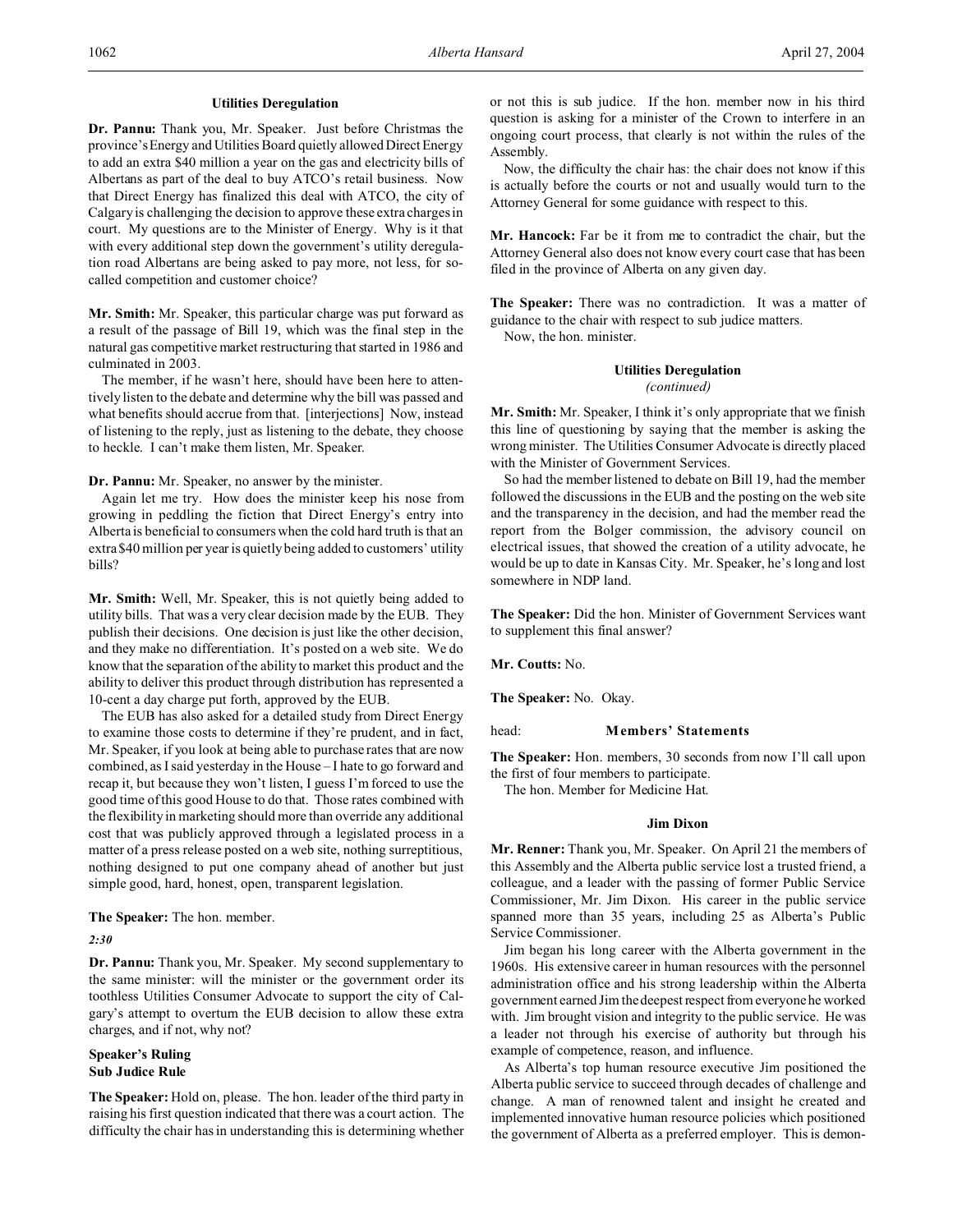strated by the creation of the award-winning corporate human resource development strategy under his leadership. It was one of the first cross-ministry initiatives and remains a key administrative initiative today.

Over his career Jim was involved in many rounds of bargaining since the first collective agreement was reached with the Alberta Union of Provincial Employees in 1975. His characteristic sense of balance, respect, and fairness contributed to Alberta's prolonged productive relations with the union. Jim's colleagues across Canada looked to him for his wisdom and counsel. Thanks to Jim's leadership and abilities the Alberta public service has rightfully gained a reputation for excellence across Canada.

Jim was also a dedicated family man. I'm sure that you, Mr. Speaker, and all Members of the Legislative Assembly will join me in extending our deepest condolences to his wife, Pat, his two children, Jay and Julie, and to other family members, colleagues, and friends.

Jim Dixon's legacy of achievement in this province will live on for many years to come.

Thank you, Mr. Speaker.

**The Speaker:** The hon. Member for Calgary-Egmont.

# **Education Week**

**Mr. Herard:** Thank you, Mr. Speaker. From the time we're born through to enjoying our grandchildren in our golden years, every day is an opportunity to learn, be it an elementary school classroom, a lecture hall on a postsecondary campus, or perhaps seniors learning to install new software on their home computer or maybe just trying a recipe for the first time. Lifelong learning results.

This week, April 25 until May 1, is Education Week. This year's theme is The Learning Edge in recognition of the fact that Alberta's learning system, its students, and its educators continue to be among the best in the world.

Mr. Speaker, learning is a priority for Albertans. Education Week is an opportunity to celebrate learning successes that are taking place throughout Alberta and recognize everyone who contributes to Alberta's leading edge in elementary, secondary, and postsecondary learning systems.

These successes exist because of the partnerships between government, institutions, school boards, teachers, parents, and students. They also exist because of the special dedication of professionals that devote their lives to the formation and education of all of our children.

Mr. Speaker, Alberta's knowledge-based economy and society requires innovative, well-educated, well-mannered, skilled, and adaptive citizens. The people of Alberta have long recognized that learning is the cornerstone of Alberta's future. Those involved in the learning system today have an awesome responsibility to help model and preserve the values and attitudes of successful Albertans and nurture the calling from within of their children for tomorrow's promise.

I hope that everyone will take time this week to celebrate learning, to thank those who contribute to our world-class education system, and to make Education Week special for everyone involved. Mr. Speaker, hug your teacher today.

Thank you.

**The Speaker:** The hon. Member for Calgary-Fort.

# **Internationalization of Alberta**

**Mr. Cao:** Thank you, Mr. Speaker. I have a dream or rather a vision

for Alberta: an internationalized and competitively enterprising Alberta with its operational focus on being the most efficient, effective, economical, and ethical.

Why does Alberta need internationalization? History has many times over proven that a country, even small in population and landscape, becomes strong and influential when it goes beyond its borders. Historical city states such as Athens, Changan, Rome, Carthage, Venice became prosperous when they traded beyond their borders. Small countries such as Portugal, Spain, England, Holland roamed the world beyond their borders to become influential all over the globe. Recently small jurisdictions like Singapore, Hong Kong, South Korea, Switzerland have become respected economic world powers when they go beyond their borders. Many businesses that started out very modestly locally became big enterprises only when they went international.

For the benefit of Albertans Alberta needs to grow beyond its borders and go beyond its modest population. Let's look at public revenue development, for example. Alberta needs to go international, beyond our 3 million Albertans and 30 million Canadians. Let's obtain international revenues for Alberta. Our public institutions should be allowed and encouraged to look for revenues from international sources as our population is very modest and we want to maintain a low tax environment.

In general, a public strategy for dealing with continuous growth is to build extra or buffer capacity on top of the public capacity with private and international resources for the use of clients who pay. This extra capacity is turned over to our local public use as our public needs grow. It is a buffer we can count on for our tight public system, assuring our citizens that when they need it, it will be there. It is also the revenue earner for the public systems.

Thank you, Mr. Speaker.

**The Speaker:** The hon. Member for Edmonton-Mill Woods.

#### *2:40* **Education Week**

**Dr. Massey:** Thank you, Mr. Speaker. I join the Member for Calgary-Egmont in recognizing Education Week, which runs from April 25 to May 1. The theme this year is Public Education: The Learning Edge, which is especially fitting for Alberta public and separate schools who are learning to do more innovative programs with less funding.

Alberta teachers and principals have striven to respond to parents with new alternative programs to meet the needs of all children. In the process they have redefined public education. School boards have responded to a desire by communities to have local control over school resources in order to meet local needs by introducing schoolbased budgeting, which allows principals and parents to decide how resources should best be used in their own schools.

Competition from private schools in the late 1970s encouraged school boards to offer programs that were as good as those in private institutions. Plans entailed eliminating school boundaries, allowing students to attend any school in a district, offering alternative programs such as dynamic arts and athletics, and inviting independent schools to join school boards.

Alberta schools are not rigid cookie-cutter copies of one another. Parents and students have a wide selection of programming from which to choose thanks to the creativity and dedication of principals, teachers, school officials, parents, students, and the support of the Alberta public. In Alberta there are choices of modified school calendars, year-round schooling, and specialized programs such as academics, arts, or athletics.

During this Education Week we must take time to reflect on the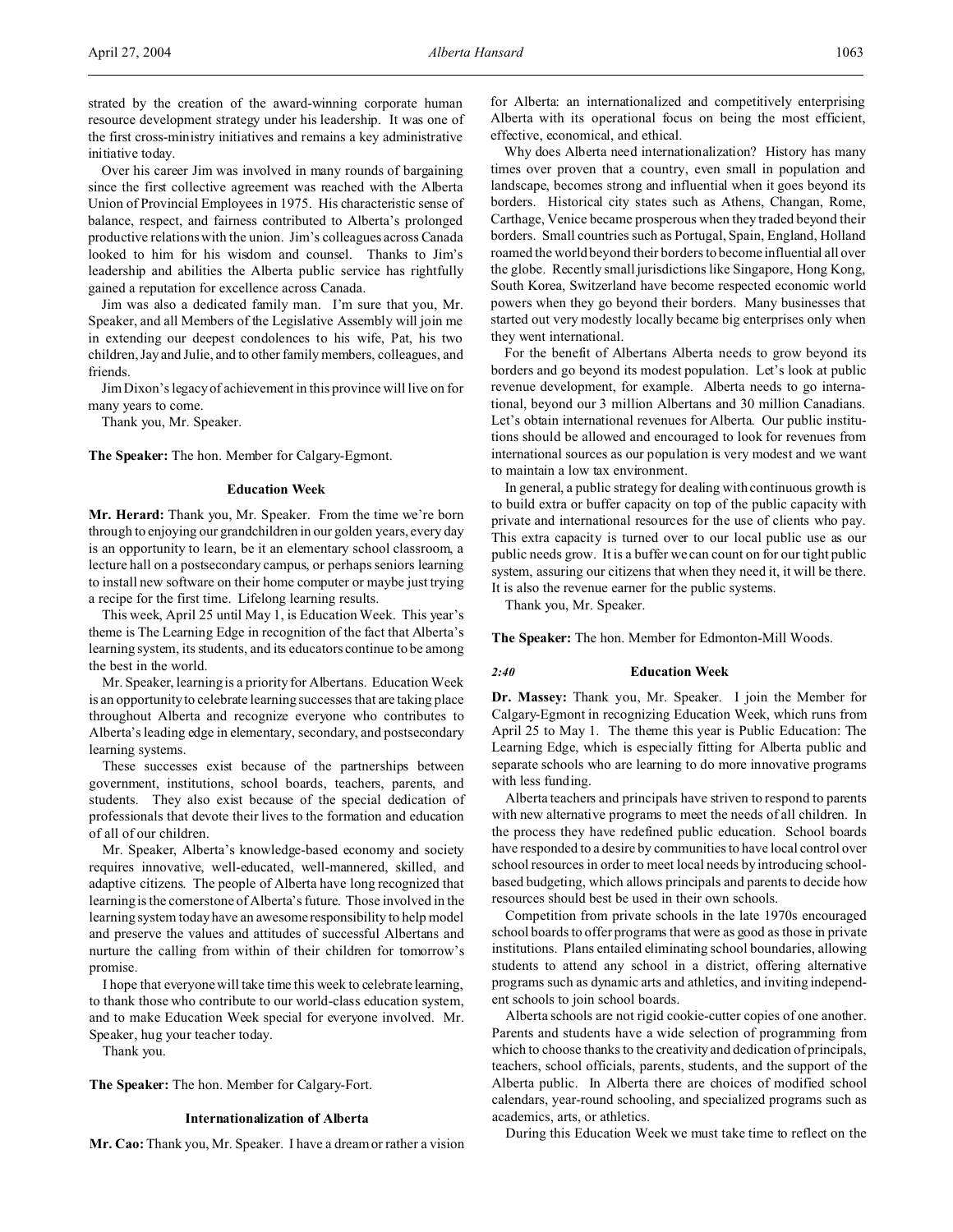value of a strong public education system not only to the young people it moulds into productive citizens but also to society as a whole. It's not good enough for Alberta children to have a right to an education. All Alberta children must have the right to an excellent public education.

Thank you, Mr. Speaker.

# head: **Presenting Reports by Standing and Special Committees**

**The Speaker:** The hon. Member for Calgary-Lougheed.

**Ms Graham:** Yes, Mr. Speaker. The Standing Committee on Private Bills has had certain bills under consideration and wishes to report as follows. The committee recommends that the following private bill proceed with amendments: Bill Pr. 4, Northwest Bible College Amendment Act, 2004. As part of this report I will be tabling five copies of the proposed amendment.

Mr. Speaker, I request the concurrence of the Assembly in these recommendations.

**The Speaker:** Shall I call the question?

**Some Hon. Members:** Question.

**The Speaker:** Does the Assembly concur in this report?

**Hon. Members:** Agreed.

**The Speaker:** Opposed? Carried.

head: **Tabling Returns and Reports**

**The Speaker:** The hon. Minister of Justice and Attorney General.

**Mr. Hancock:** Thank you, Mr. Speaker. I rise today to table five copies of the Law Society of Alberta annual report 2003. The mission of the Law Society of Alberta is to serve and protect the public interest. They promote a high standard of legal service and professional conduct. I appreciate the work that the members of the Law Society do in the community and their commitment to providing excellent service. Their feedback is always valuable as we work together to achieve the best possible legal system for Albertans.

Mr. Speaker, many of us here sometimes indulge in humour with respect to lawyer jokes, but I like to take every opportunity that I can when speaking in public to thank members of the legal profession for the work that they do in our community organizations, not-for-profit organizations, and elsewhere on a pro bono, or free, basis to help improve our communities.

# **The Speaker:** No other tablings?

The chair would like to table a letter he received at 11:30 this morning from the Opposition House Leader concerning certain events that occurred in the Assembly yesterday in conjunction with comments made by the Member for Edmonton-Gold Bar during his tabling and a subsequent point of order raised by the Minister of Infrastructure. As well, I'm tabling a handwritten note from the Minister of Community Development respecting this matter.

# **Speaker's Ruling Parliamentary Language**

**The Speaker:** I would like to make some comments as well with respect to these events that occurred yesterday. I indicated a little earlier that I received at 11:30 a.m. a letter from the Opposition House Leader concerning certain events that occurred in the Assembly yesterday in connection with comments made by the Member for Edmonton-Gold Bar during his tabling and a subsequent point of order raised by the Minister of Infrastructure. Both the Government House Leader and the Minister of Community Development were copied on the letter sent earlier today. As this is the last tabling under this item of business, I want to make some comments about the contents of the letter.

The chair should explain that essentially the Official Opposition House Leader takes exception to the manner in which the point of order was raised and some comments by the Deputy Government House Leader. First, as hon. members who have been here for at least three years will know, certain things develop quickly in this place, and the atmosphere can become very, very heated at times. In the chair's view that was the case yesterday when the Member for Edmonton-Gold Bar made some comments in connection with his tabling which carried on the exchange from question period. The Minister of Infrastructure took exception and raised a point of order, which was dealt with by the chair by essentially saying that there was no point of order.

During the discussion the Deputy Government House Leader made some comments which the chair did not hear as a result of certain activities in the House – not only did the chair not hear, certain table officers did not hear – but which were found on pages 1020 and 1021 of yesterday's *Hansard.* The Deputy Government House Leader said, "Will you stop for a second and shut up and listen, please." Clearly, this is unparliamentary, and the chair appreciates the fact that the Deputy Government House Leader has indicated an apology by way of a handwritten note that he said that he had provided to the hon. Member for Edmonton-Centre on a firstname basis.

The hon. Deputy Government House Leader also indicated that he will have his comments withdrawn. How might that occur? We'll come to that in just a second. Then we'll call on the hon. Government House Leader to in fact withdraw those comments on behalf of the hon. Deputy Government House Leader.

Members must know that this chair is absolutely committed to preserving order and decorum in this Assembly, but the chair is also aware of the games that go on in this place. He has been here since 1979. He's observed nearly all of the games, not to suggest that there aren't some new ones being invented on a daily basis, but he has seen them. He's been victimized by some and has been perpetrator of some. As the chair noted yesterday and will repeat again today, tablings should just be tabled without comment. That started the whole incident. The chair has also said many times that members know that they can do better.

# **Speaker's Ruling Oral Question Period Practices**

**The Speaker:** Now, the chair has absolutely no difficulty standing up ad nauseam and intervening in the dealings of this Assembly, but he has also said on many, many occasions that in essence this would completely bring to a halt the question period in this Assembly. There must be an ebb and flow.

Today let me just give you three examples of when there could have been interventions and questions could have been ruled out. There was one on the third question that the hon. Member for Edmonton-Strathcona raised. After the first question the hon. Member for Edmonton-Strathcona said that there was a matter before the courts. Well, clearly, we know that if certain matters are before the courts, subject to certain interpretations of our sub judice rule, specifically Standing Order  $23(g)(ii)$ , those questions could just very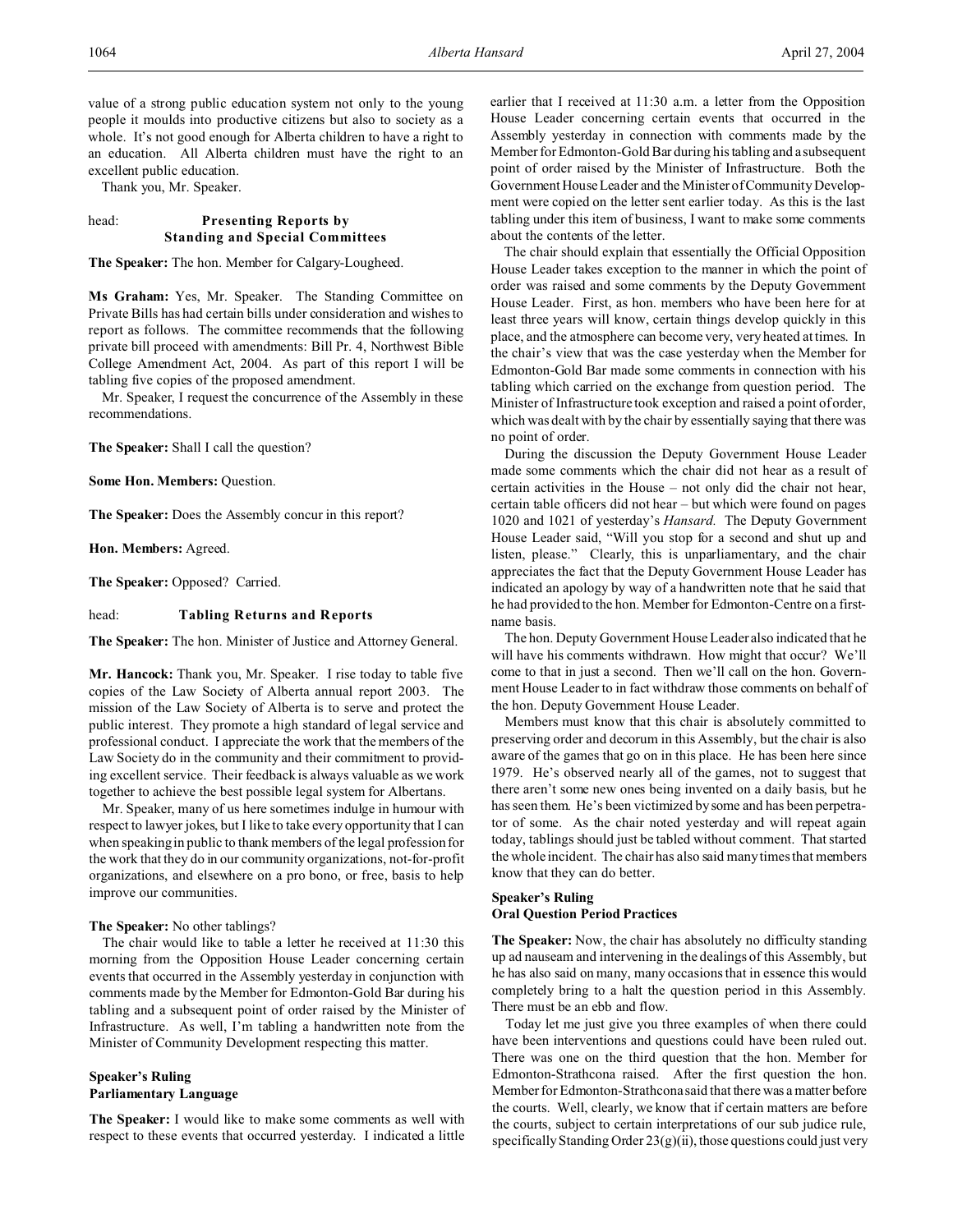easily have been ruled out, and they would not have been applicable, and they should not have been proceeded with.

Hon. members will know as well that *Beauchesne* 411(1) basically says that there's no provision in the question period for legal interpretations to be given by ministers themselves. The hon. Member for Edmonton-Glengarry on several occasions asked the hon. Minister of Transportation to provide a legal interpretation with respect to a certain question. Well, those questions could have been ruled out, but under the wide-ranging guise of government policy they were let proceed.

The hon. Member for Edmonton-Calder raised two questions. One, he wanted to know about airplane seats being 10 or 19. Subject to correction the chair is unaware of any law passed by the Legislative Assembly of the province of Alberta which will determine the number of seats that are applicable to aircraft in the province of Alberta. Neither is the chair aware that the province of Alberta owns the Edmonton City Centre Airport and has any jurisdiction whatsoever in terms of either of the two runways operating within the city of Edmonton at the City Centre Airport. Yet questions were raised; policy was presumably wide ranging.

There's an ebb and flow; there's a give and take. However, there is no great difficulty in the chair's purview of applying all the rules. It would make a very, very different Legislative Assembly. But subject to wide consultation of all 83 members, that will not occur in the interim.

The hon. Government House Leader.

*2:50*

**Mr. Hancock:** Thank you, Mr. Speaker. As you indicated, the Deputy Government House Leader, the Minister of Community Development, had provided a handwritten note, and in that handwritten note he indicates, in reference to the comment that he made, "However, it was also inappropriate" – I'll delete the part in brackets – "for me to use the words 'shut up'" and "I will have my comment withdrawn!" He specifically asked that I rise on his behalf, withdraw those comments and apologize for them.

Mr. Speaker, on my own initiative, not on behalf of the Minister of Community Development, I would just say that I can understand how one is tempted to make comments of that type because sometimes when you are speaking and there are interjections, it's really difficult to concentrate. That does not, however, in any way suggest that one should use words like "shut up" in this House, and the hon. minister has ask that I withdraw those remarks and apologize on his behalf.

**The Speaker:** Just one addendum to that. If all hon. members would read their own Standing Orders, Standing Order 13(4)(b), and ask themselves what it really means. When the chair has given a certain person recognition to speak, what does that mean for all other members?

| head: | <b>Orders of the Day</b> |  |  |  |
|-------|--------------------------|--|--|--|
|-------|--------------------------|--|--|--|

head: **Committee of Supply**

[Mr. Shariff in the chair]

**The Deputy Chair:** We'll call the committee to order.

### head: **Main Estimates 2004-05**

**Solicitor General**

**The Deputy Chair:** As per our Standing Order the first hour will be

allocated between the minister and members of the opposition, following which anybody else may participate.

The hon. Solicitor General.

**Mrs. Forsyth:** Well, thank you, Mr. Chairman. I am pleased to present the Alberta Solicitor General business plan for 2004 to 2007. Before I begin, I would like to introduce members of my executive committee and senior officials who are attending the meeting with me today: the Deputy Solicitor General, Jim Nichols; Bob Dunster, my ADM of public security; Arnold Galet, ADM of correctional services; Dan Mercer, assistant deputy minister of strategic services; Don Mottershead, chief information officer and executive director of strategic management services; Shawkat Sabur, senior financial officer and executive director of financial services; Maureen Geres, my executive assistant; and Debbie Malloy, my special adviser.

Mr. Chairman, these people are incredibly dedicated to what they do. Their support over the last three years has made my job a lot . . .

**The Deputy Chair:** Hon. Solicitor General, just for the record, just for correction: you are presenting not only the business plans but also the estimates for 2004-2005.

**Mrs. Forsyth:** Yes.

**The Deputy Chair:** You may proceed.

**Mrs. Forsyth:** Yes, Mr. Chair. Thanks. I would be remiss if I didn't acknowledge all the staff that work in the Solicitor General area also. They do an unbelievable job in sometimes very difficult situations.

Mr. Chair, I'll open with a few remarks and then respond to any questions that might come up from the House. To the extent that either time does not permit or I'm unable to answer questions in sufficient detail, we'll certainly be prepared to respond in writing to any questions that were not addressed.

The Financial Management Commission recommended that the ministerial business plan and estimates address our strategic priorities rather than activities and operational manners. I'm sure you have noticed, along with other government ministries, that we have responded to this direction by developing a more strategically focused plan that reflects our priorities.

Our vision and mission statement remain unchanged. We have a vision of a province where Albertans feel safe in their homes and in their communities. The ministry works to achieve this vision through joint initiatives with community partners and through its participation in cross-ministry policy initiatives.

While we have not changed our core businesses, they have been aligned more closely with our goals. Under the core businesses of policing and crime prevention is goal 1, "ensure safe communities in Alberta," \$179 million, 52 per cent of our budget. Under the core business of victims programs and services is goal 2, "provide services to victims and ensure that they have a more meaningful role in the criminal justice system," \$12 million, 3 per cent of our budget. Under our third core business – custody, supervision, and rehabilitative opportunities for offenders – are goal 3, "facilitate the rehabilitation of offenders," and goal 4, "ensure secure and efficient custody, community supervision and transportation of offenders," \$138.9 million, 40 per cent of our budget. Under the core business of security services is goal 5, "ensure the safety of Albertans by providing government security services and crisis management planning," \$16.4 million, 5 per cent of our budget.

As I've already alluded to, our 2004-2007 ministry business plan outlines our strategic priorities for the next three years. These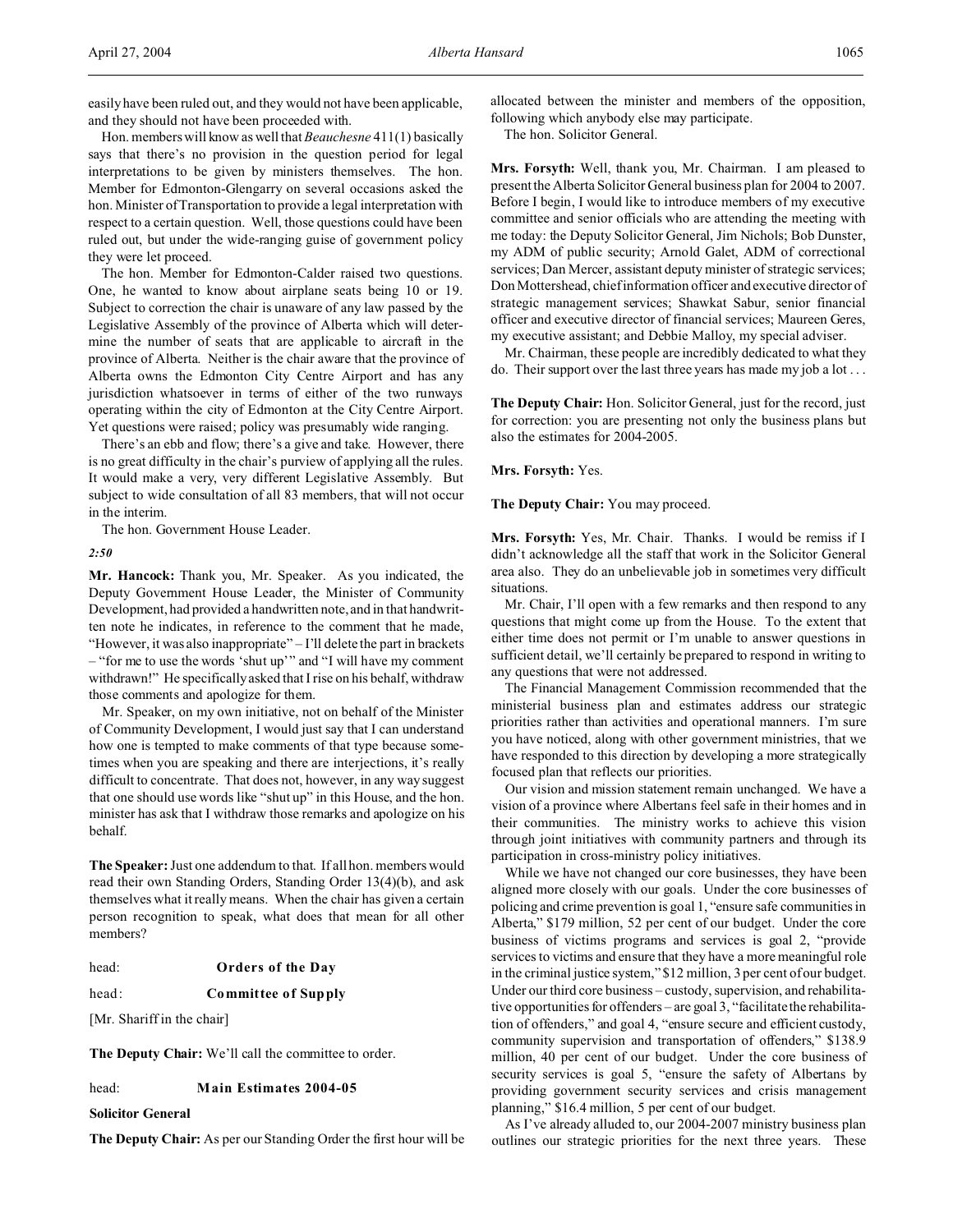priorities rise from our environmental scanning process and from consultation with Albertans through three major reviews that we have undertaken over the past several years. Our seven strategic priorities for 2004-2007, the main drivers for action, include action on the MLA reviews, crime prevention, organized crime and terrorism, offender management, children and youth initiatives, aboriginal initiatives, and utilization of emerging technologies.

With regard to our strategic priority of taking action on all three MLA reviews, we recently released both the policing and corrections reviews, with the victims review coming in due course. For example, Mr. Chair, we recognize that towns and cities are experiencing serious financial problems in meeting their policing needs, so we are adding \$58 million in extra funding to bolster policing services in the province, a 50 per cent increase in spending on policing programs. This boosts spending on policing programs to \$174 million for 2004-2005. Likewise, as part of the response to the corrections review we are set to hire more probation officers, launch an electronic monitoring pilot project, and implement a smoking ban in adult jails.

In order to meet our financial targets back in 2002-2003, a significant part of the crime prevention and restorative justice program budgets were eliminated. I'm happy to say that crime prevention and restorative justice grants will be restored. My ministry will work towards addressing the strategic priority of crime prevention through continued community partnership, agreement with provincial crime prevention associations, and adjustments to crime prevention and restorative justice program funding.

Another one of our strategic priorities is organized crime and terrorism. If we are to maintain our safe communities, we must strengthen our police resources to bring these groups to justice.

Back in June 2003 Treasury Board provided funding to move forward with the implementation of the integrated response to organized crime and gang units in Alberta, commonly known as IROC. IROC is unique in that it will not replace any existing enforcement efforts. Instead, it will conduct investigations currently difficult to undertake because of the complexity of the scope.

This unit will be in addition to the continuing efforts of the Criminal Intelligence Service Alberta, CISA. The security and information management unit, SIM, developed under the 2002-05 business plan, will enhance security information, risk awareness, and develop and implement counterterrorism strategies. Together, IROC, CISA, and the SIM unit will go a long way towards addressing crime and terrorism.

We are working towards a number of initiatives that address the strategic priority of offender management. We are furthering the development of the youth justice committee program and working closely with other departments and agencies to divert individuals with mental illness away from the criminal justice system. We are also looking towards expanding the availability of domestic violence treatment programs, in addition to working with Children's Services to prepare a provincial-wide response to family violence.

In support of the strategic priority of children and youth initiatives we are preparing a strategy with law enforcement agencies and government departments to address all types of child exploitation, including child pornography, child prostitution, family abuse, and Internet crimes.

Another priority from my ministry as well as a cross-ministry priority initiative is the aboriginal policy initiative. In co-operation with the federal government and First Nations communities we are developing a strategy to enhance the effectiveness and efficiency of First Nations policing in this province.

For the strategic priority of utilization of emerging technology we are evaluating a project that we are involved in with Alberta Justice

on the implementation of video conferencing for first appearances and setting final trial dates at the Edmonton Remand Centre and the Calgary Young Offender Centre. Video conferencing is intended to enhance the safety of the public, staff, witnesses, and the accused, because fewer prisoners need to be transported to and from court. If the pilot project is successful – and it does look like it is successful – we are looking towards implementation across the province.

### *3:00*

As with the rest of our business plan over the past year we have also worked to enhance the strategic focus of our performance measures, attempting to move away from the operational or output measures. Our focus is now more on measuring the long-term outcomes of the goal. Several measures which have appeared in previous ministry business plans have been removed from this year's business plan in an attempt to enhance the strategic focus of this document. These include public satisfaction with police, number of victim service initiatives, and successful transportation of prisoners to court. Although all these measures have been removed from the business plan, we will continue monitoring our performance in these areas to ensure that we continue to provide satisfactory performance.

The 2004-2007 business plan financials, the financial content of our business plan, reflect Treasury Board's approval over the past year as well as federally funded programs and funds for continuing core programs and services. The Alberta Solicitor General's budget for 2004-2005 is \$334.4 million. This is an increase of \$62.6 million over last year's comparable forecast and \$66.1 million over last year's comparable budget. This is almost a 25 per cent increase in program funding.

Overall spending on policing and crime prevention will increase by \$61.2 million over the 2003-04 budget. We have heard the concerns from communities across the province. We have come to an agreement with the municipalities. Funding for supervision and rehabilitation of offenders has increased by \$3.5 million and continues to account for roughly 40 per cent of our total budget. There is also increased funding of \$0.9 million for protective services and counterterrorism operations.

Mr. Chairman, that concludes my comments on the 2004-07 Solicitor General business plan and estimates. Our strategic business planning and budget decisions are all guided by and focused on making Albertans feel safe in their homes and their communities, and I'd be pleased to address any questions regarding the plan and will provide a written answer to any questions not fully covered today.

**The Deputy Chair:** The hon. Member for Edmonton-Centre.

**Ms Blakeman:** Thank you very much, Mr. Chairman, and thanks to the minister for her opening comments and thanks and welcome as well to the staff that are joining us in the gallery.

I know that in the past I've been accused of speaking very quickly and giving a barrage of information, and I hadn't quite understood that until now. I didn't catch everything that the minister said. I did try and take notes, and I'll apologize in advance if I repeat something that in fact she has already provided information on.

I'm just going to give the minister an overview of the categories of issues that I'd like to discuss with her today. We have about two and a quarter hours. I'm hoping, unless there is participation from other members, after the initial discussion of performance measurements and core businesses, to do a give-and-take on much shorter exchanges so that we can get into the detail of specific categories, sort of three or four minutes from me and three or four minutes from the minister, if that's possible. It may not be, in which case we'll revert to the usual 20-minute style.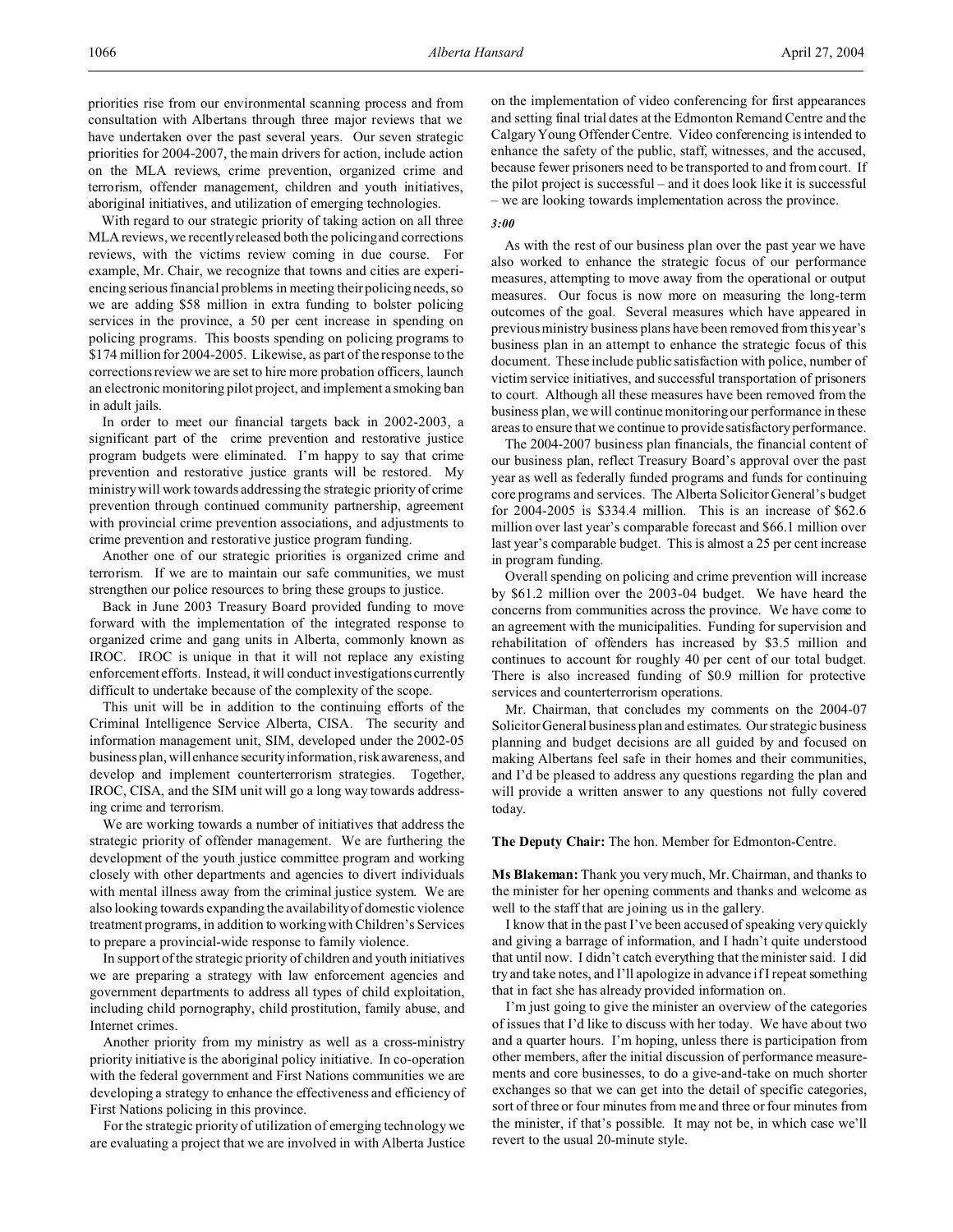Essentially, the categories I'm discussing today – there are some questions and comments aroundperformance measurements and core businesses; then some discussion around the remand centre, the corrections review, including the phone policy, the smoking policy, electronic monitoring, young offenders, private prisons, and alcoholaddiction treatment; then some discussion around victims of crime, going on to integrated organized crime, the sex offender registry, the MLA policing review, and Amber Alert.

I tried to slow down for the folks taking notes. I hope that's better.

I'll refer the minister to page 334 of the estimates book. Specifically referencing vote 2.2.1, crime prevention, in which there is an increase, it looks really impressive on the page. In fact, it comes out to \$1.1 million. I'd like the minister to please provide some detail on what's included in that increase, if I could get a list of the programs that are going to be funded or expanded, allocations of money to each of those programs so that I have an idea of where that increase in money is going. So I'm really looking for an expansion of detail, and she may want to provide that in writing.

Also on page 334 of the estimates book, reference 2.2.2, provincial policing programs, there is an increase there. It looks like \$19 million. Yes. Again I'm looking for a detailed breakdown there. This is where I'm assuming that the costs for additional protective wear, high-tech equipment, training of officers, that sort of thing is coming under. So not only the detail on what is anticipated in this increase but also what we're looking for for the rest of the '04-07 business cycle. I find the detail helpful to avoid misunderstandings, and the more detail the minister is able to give, the more I'm likely to understand the examples and the direction that the minister is going.

I'd now like to look at vote 2.2.4, policing assistance to municipalities. Now, this is a new amount of money. It's not showing up in previous budgets, and I'd like confirmation. I've heard various numbers tumbled about, and I'd like to get some confirmation, please, around this number. Is this reflecting the \$16 million that was from the unconditional municipal grants through Municipal Affairs, that the \$16 million came from that and is somehow rolled into additional money and shows up as the \$37 million? It is a new entry into the budget line item, so I would like a breakout, please, of how that \$37 million is arrived at and, specifically, if it includes the \$16 million that previously was under the Municipal Affairs budget under unconditional municipal grants, which, in fact, is how policing was paid for in many municipalities prior to the changes introduced by the Solicitor General.

There's also a new reference, 2.2.5, special policing assistance. I would like a detailed breakdown of where that money is going. Where is it being allocated? Is there a formula? Can we look forward to that formula being in place for a number of years? Is it allocated to specific sizes of municipalities that are receiving it, or is this covering some of the special units that she discussed, like IROC? What exactly is it being used for? Again, it has not appeared in the budget previously. It is a new vote, and I would like the detailed breakdown on it.

Maybe I'll stop there, and let the minister answer that, unless she prefers to do it, because it is detailed, in writing. Then I'll go on to the Edmonton Remand Centre category.

**Mrs. Forsyth:** Well, Mr. Chairman, some of her questions are quite in depth, obviously. We'd be pleased to provide the answers to you in writing, hon. member. I could start with some and then provide you with some, but my staff, as I indicated earlier, is great and would be pleased to provide you with things in writing.

You are right in some of your questions that you've asked in

regard to the reinstatement of crime prevention programs and what new initiatives are planned in the area of crime prevention. You know, if you recall several years ago, because you've been the critic, it was in our budget at one point in time. Then when we had to make some difficult decisions in our budget, it's one of the things that we had to let go. What we're planning on doing with the crime prevention is similar to what was done in the past. People with crime prevention initiatives that they feel are important to their community will apply, and it will be distributed on a grant basis.

### *3:10*

Restorative justice is a philosophy that we believe focuses on understanding crime and acts against individuals. Again we're looking at restoring some sort of grant process where they can apply for restorative justice. It's something that we're currently working on. The community is excited about bringing back the grants. It's a decision that we made, and it's a good decision, and we hope that many of the communities that participate in regard to crime prevention and restorative justice are looking forward to the establishment back of those particular grants.

I'm like you. As you were talking very quickly, I was trying to grab some of your questions. Yes, we've got new money in policing, and we believe it's a substantial increase for policing. It's something that we've worked long and hard on. It's something, in consultation with the AUMA and the AAMD and C, that they came to an agreement with over 30 years. We knew that policing was a priority for every community in this province. The first thing we did was take the level from 2,500 and raise it to 5,000, and we're providing a grant of \$16 per capita back to the community. That's a significant increase for a lot of communities in this province, and they're pleased with it.

I'm going to ask the hon. member to talk, and I'll continue to write and try and answer some of your questions. If I miss anything, please tell me till I get going here.

**Ms Blakeman:** Sure. Happy to oblige. I'm just picking up on one specific question on the comments that you've made. I'm assuming that this is under crime prevention, the 2.2.1 vote, and that's specific to the Edmonton restorative justice centre. I guess what I'm looking for is whether an agency like that would be in line for operating grants; in other words, if that's a sort of general administrative grant to help them run all of their programs or whether what's being contemplated is a project grant that organizations like that would have to apply for and would only be eligible for a small amount of funding to cover something very specific that they're offering. I'm urging the minister to consider the wider general funding of operational grants, but I'm interested to hear what the choice is that's been made there.

I think that there's a larger argument that I won't spend a lot of time on now. If we want these agencies to do this work and in some cases pick up programs and services the government used to provide, we need to be willing to provide them with stable, predictable longterm funding. Kind of lurching from project to project, year to year, and having to redesign everything that they're offering in order to fit into new project funding guidelines is certainly one way to use the administrator's time, but I think there are other good uses that could be put into delivering the programs. So I'll wait to see what the answer is on that one.

I'm going to go on and talk a bit now about the Edmonton Remand Centre. I have questioned the minister a couple of times in question period about the condition of the Edmonton Remand Centre, and I'd like to go more into detail about what the minister is considering addressing and how she plans on alleviating the situation that's been created there.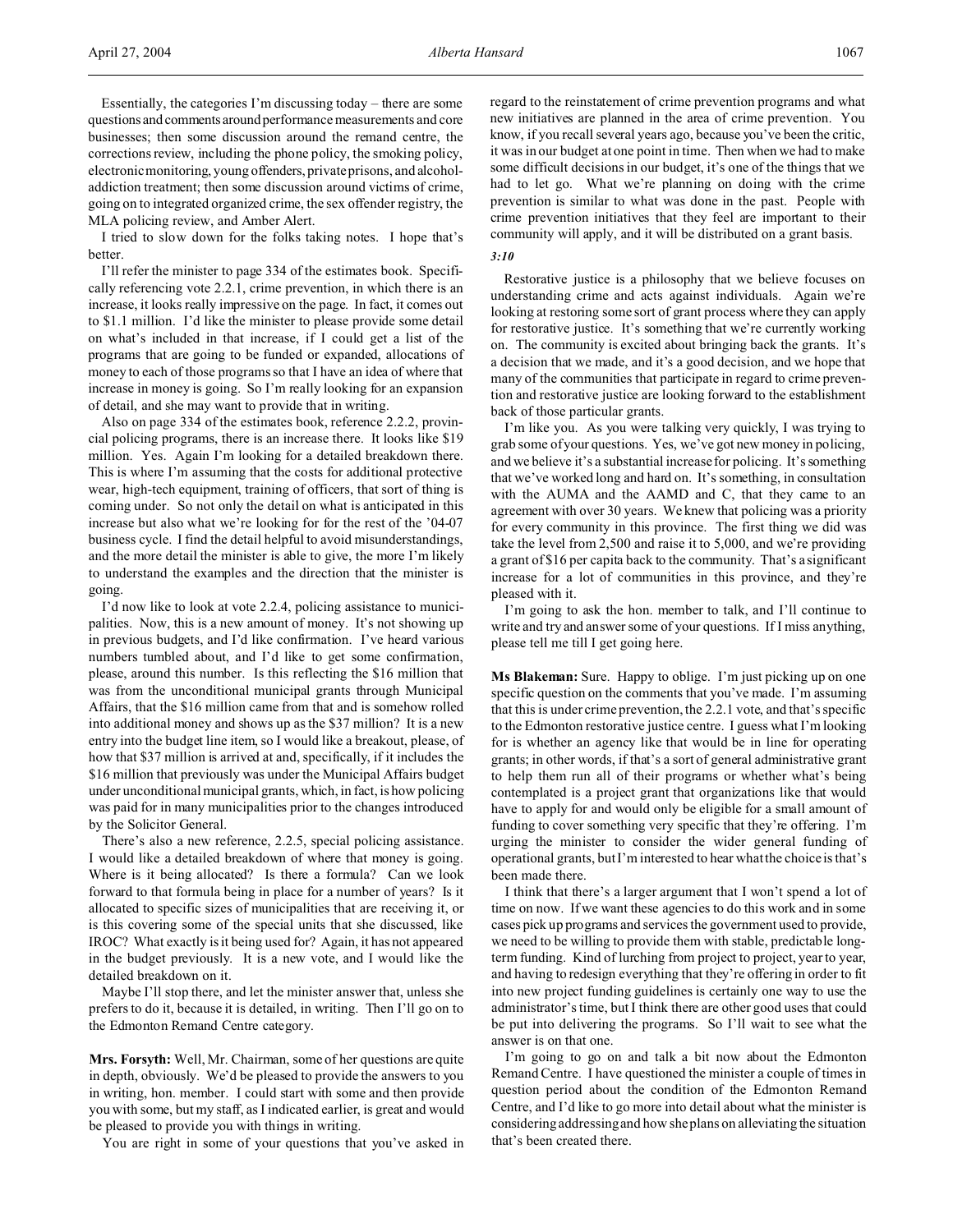Just as a brief recap, we're now in a situation where people who have served time in the Remand Centre, which is essentially a holding facility – this is prior to court or during the court process; they have not been convicted of anything. Generally, if they are convicted, the judges will allocate two-for-one time. So for every one day served in the Remand Centre, they get credit for two days, and that is taken off their sentence. In at least one instance – I think there's only one at this point, but I could be wrong – the judge recently gave three-for-one time. So for every day served in the Remand Centre awaiting trial, that particular individual was credited with three days that were taken off their sentence to be served in a provincial correctional facility.

We certainly do have a problem with the Edmonton Remand Centre. I've heard the minister say: "Well, you know, nothing we can do about it. We don't create them. We just have to deal with them once they come out." But I respond equally that the minister is the minister responsible for this and has to deal with the conditions. Some of those conditions – they've been documented other places – have been described as Third World.

There's a significant problem with overcrowding, with the number of inmates. Sorry; inmates is the wrong word because that indicates that they've been convicted of something, and in fact they haven't. The number of people being held there is far above and beyond what the Edmonton Remand Centre was designed to handle. There are a lot of complaints and concerns around a lack of fresh air, complaints around poor food quality, complaints and a lot of concern around the lack of exercise. All of this usually can be explained by the fact that there are so many people in that facility, and it wasn't built to provide, you know, high-quality, hot food to the number of people that are currently in there. It was built to deal with considerably fewer people.

Some of the things that I'm being told by people that work in the field and who know enough that I will take their word for it is that inmates instruct their lawyers to plead guilty in order to get them out of the Remand Centre because they can't hack one more day, which I find appalling and also hard to believe. I don't know that if I were in a facility, I would be willing to barter away my freedom, but I think that also underlines to me how desperately people do not want to have to spend any more time in the Remand Centre if that's what they're considering.

I think that, if I may paraphrase the minister, there's been an indication from her that people don't end up in the Remand Centre if they're angels, that there's a reason why they're not released on their own recognizance, why they, in fact, are remanded to the Remand Centre. I think I have the minister saying: you know, they've got a previous conviction, or there's a reason for them being there.

But the Solicitor General, I'm sure, is aware that having a previous conviction does not mean that a given person is guilty this time. Really, the recidivism rates simply don't support that. We do tend to do that a lot. We've got that phrase about: well, round up the usual suspects. Well, fine. The police go out and they round up all the people that they know of that were convicted last time of something, but when we actually look at the recidivism rates, that simply is not supported. We still, ultimately, are in a society where we say that you are innocent until proven guilty.

Who tend to be the people who cannot meet the tests set by release on your own recognizance? Well, there are two tests there. One is that the person is a danger to themselves, and the second is that there's a likely failure to appear. What are some of the ways that they ascertain that failure to appear? Well, things like a current address. Do you have a stable home? Do you have a place to go to? If we can't find you, you're going to make us want to hold you in

one place so we do know where you are. Okay. Well, another way is: do you have a job? Again, is there a place where we can go and find you when we need to find you if for some reason you have not appeared? Or do you have money? Money means that you can in fact set bail, and it'll be in your interest to show up and get your cash bond back.

### *3:20*

Well, who are the people that are least likely to have a permanent home address or a job or ready cash? Those people are most likely to be homeless. In this society they're likely to be aboriginal, and quite often they are mentally ill. Those, in fact, are the people that we have in our Remand Centre in a lot of cases. Those are the ones that don't meet that test of permanent address, job, ready cash.

Yes, there are gang members in there, and we certainly just went through an episode where there were a lot of gang members in the Edmonton Remand Centre. But I'm questioning, given the overcrowding in those circumstances, whether we've really got the people in there that it was intended to have in there or whether in fact, without really paying attention, we've gone a long way down a road where we now look around and go, "Gee, that's not really who should be in there: the homeless, a disproportionate number of aboriginal people, and the mentally ill." We're using the Remand Centre as a shelter in that case but a very restrictive shelter and, given that these people are still innocent until proven guilty, quite unfair.

I'm looking to see what short-term action the minister is taking to alleviate the conditions at the Edmonton Remand Centre. I had asked her the questions in question period. I did bring forward suggestions that had been brought to me about moving some of the people that have been remanded there for a longer period of time to Fort Saskatchewan, to one of the closed wings there. If it was, you know, longer than a month or two that they were expected to be in, they could be housed there, or they could be taken there and bused back in or something like that.

But there are really two questions with this. What short-term action is the minister taking to alleviate the conditions that are actually there? Those are the ones that I'm talking about: Third World conditions, overcrowding, lack of fresh air, poor food quality, lack of exercise. What long-term action is the minister taking to alleviate the conditions at the Edmonton Remand Centre?

When I look at the budget, what I'm seeing is that there's about a 3 per cent increase to corrections overall, and that's appearing on page 335 of the estimates book. I'm assuming that the 3 per cent is not in there to cover changes to the Edmonton Remand Centre. Perhaps the minister can confirm, then, that there is no money to deal with this problem and that we can expect it to get worse. I guess that starts to involve the Minister of Justice, who I get to deal with tomorrow, about how he's going to start to handle even fourfor-one time or, potentially, cases being thrown out, because there's an argument there that people have been treated cruelly.

A couple of other specific policies are coming out of the corrections review. Would the minister like me to stop so that she could respond to the Remand Centre or keep going?

**Mrs. Forsyth:** Whatever is easier for you is fine by me.

**Ms Blakeman:** I'll stop.

**The Deputy Chair:** The hon. Solicitor General.

**Mrs. Forsyth:** Well, thanks, Mr. Chairman. The first thing the hon. member talked about was restorative justice. In response to the '99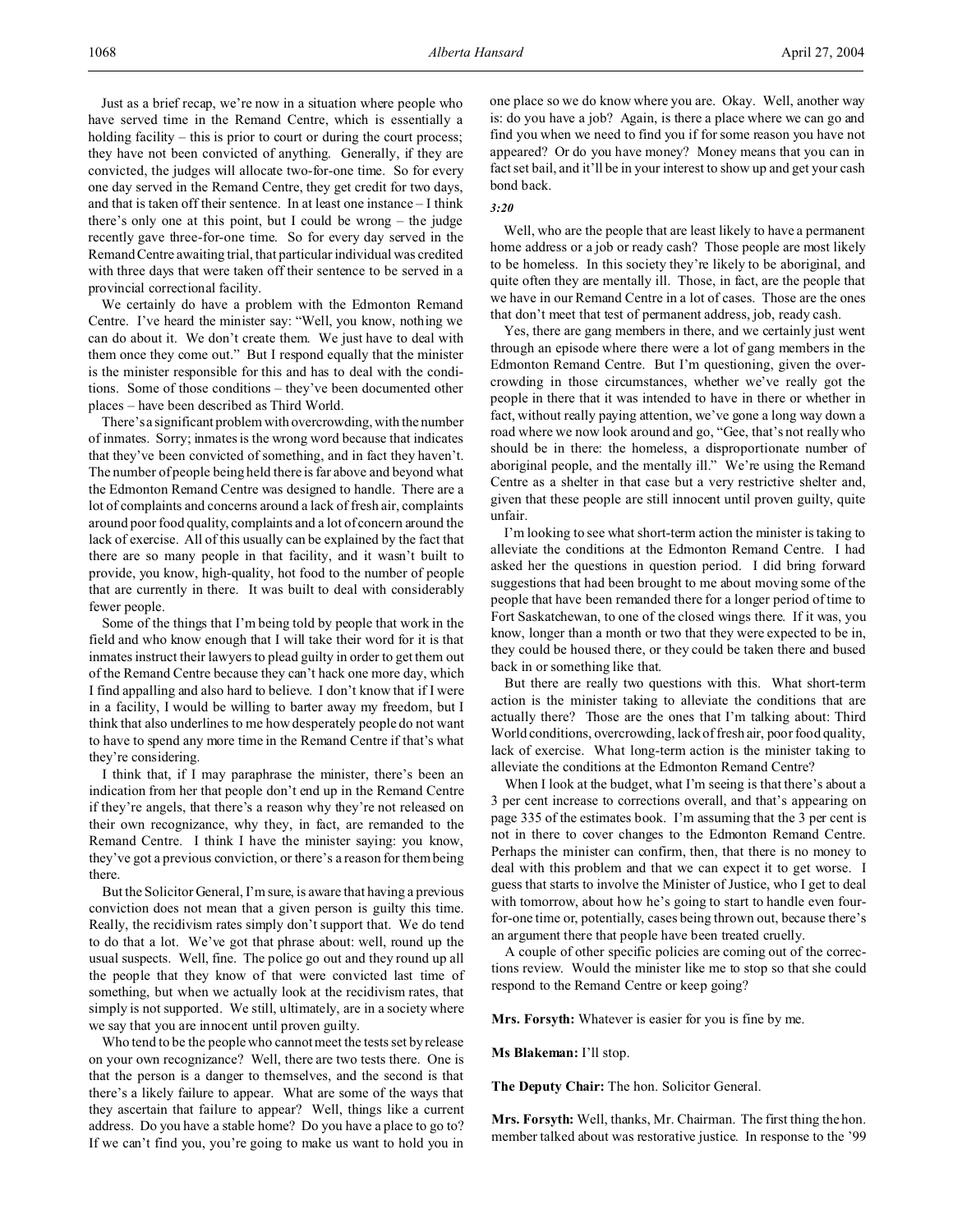Alberta Summit on Justice the department at the time under the Attorney General developed the community justice policy, that was based on restorative justice principles.

The policy aimed to make restorative justice processes more widely available in the province, if you remember.

With the recent provincial announcement of new and increased funding, the \$1 million that we're looking at has been made available for crime prevention and restorative justice programming. The department is looking at renewing the community justice policy as a framework which will guide us in the allocation of new money for restorative justice. I know that doesn't exactly answer your question, because you mentioned I believe it was the Edmonton restorative justice centre, on operational. They're all things we're developing, but at this time I would have to say that it's probably all going to be on a grant basis. They'll have to apply for restorative justice grant funds that will be accessible, similar to what we had in the past. I believe that's the way we're going.

The member talked a lot about the Remand Centre and the overcrowding, and I appreciate that this is something that's dear to her heart. You know, I have to say to her that in the remand centres right across the country the populations are going up. So really it's nothing that's unique to Alberta and something that we have to deal with. I think that one of the things I clearly want to make sure that everybody understands – and I know the member understands – is that we do not send people to the remand centres. We have to deal with the people that are sent to us by the courts.

One of the recommendations that was in the corrections review was the establishment of a judiciary committee where you hear from the probation officers and things like that and try and establish maybe a working relationship with the judiciary and talk about some of the things that are concerned.

I know that she's brought it up to me in question period, and it's something, as I indicated a little earlier, that's dear to her heart, but again, you know, it's important to understand that we have to deal with the people that are sent to us in the remand. They are sent to us, and it's the courts that make that decision. So you can't put up a no vacancy sign – and I've said this in the House – but we try and deal with them as best we can with a very dignified, humane, as kind as we can policy.

We have reconfigured the interior of the building to make better use of the space we have. It's important that you understand that the population varies in the Remand Centre day to day, and what we're finding is that the average stay in the remand is approximately 13 days. We also have a special unit for those in long-term remand because of lengthy trials. They have single cells, and we've provided greater freedom.

I can tell you that the number one priority for corrections is a new remand centre, but that doesn't necessarily mean that it's a number one priority for Albertans. I want to be cautious on some of my answers, because as you're well aware, we're dealing with this in front of the courts. But Albertans have continually told us over and over again that their priorities are a new hospital, schools. I can tell you that the priority in my riding is a hospital in the deep southeast, where the hon. Member for Calgary-Shaw and I live. It certainly, unfortunately, isn't a new remand centre.

We have been also dealing with considering how we can deal with this and long-term options, and one of the things that we're trying to do is that remanded offenders who are sentenced but facing other charges are sent to the Fort Saskatchewan Correctional Centre. They're carefully selected when they're sent there, and they're low risk. We certainly can't jeopardize public security by putting maximum security remanded offenders in there, because it's not designed to do that.

We're doing the best we can to accommodate the people that we're dealing with and that are sent there. As I explained to you earlier, the population changes day by day, and we have tried to reconfigure the Remand Centre and tried to deal with some of our people at Fort Saskatchewan in some of the empty units. I know that you've asked me that in the past.

I'll let you continue.

**The Deputy Chair:** The hon. Member for Edmonton-Centre.

**Ms Blakeman:** Thank you. Just a couple of follow-ups, responding to the minister's comments on the Remand Centre.

Yes, I understand that the issue around overcrowding in remand centres is taking place across the country. Nonetheless, I'm looking to the minister for her plans on what's going to happen in Alberta. Yes, she doesn't send people to the Remand Centre, but what I think and what I'm sensing is that there is a concern over public safety. People wouldn't like to see cases punted out of court or people with significantly reduced sentences, once they've been sentenced, because of the conditions that are in place based on choices that this government has made.

# *3:30*

What is the horizon on a new remand centre? Obviously, the minister has thought about it. What is the horizon we're looking at? Are we looking at five years? Are we looking at 10 years? Are we looking at 25 years? I think this needs to become part of the public discussion if we are at the point where courts are making decisions about time served. The onus is on this minister to be making those decisions. So I'm going to put that question back on the table.

Out of the corrections review – I'm pretty sure it's the corrections review. There was a change in the phone policy in which there's a \$1.85 charge now being charged against the recipient of phone calls made from people in provincial facilities. I could be wrong here. It could be out of the Remand Centre. I'm wondering what the rationale was behind that. What I see happening here is that there is a definitive bias against those people that are incarcerated or remanded that have less resources or with families that have less resources.

Essentially, for anybody that's poor in this day and age getting a phone is darn tough to do because the phone companies now require a fairly significant deposit, whether you've got a history with them or not. You can have a perfect history and still be levied a \$300 to \$500 sign-up fee, a deposit to get a phone. In many cases working low-income or poor families don't in fact have phones. They often have those pay-as-you-go cell phones. They use it for those emergency phone calls, and that's all they use it for. But my understanding is that this policy specifically prohibits calls to cell phones.

### [Mr. Lougheed in the chair]

Has the minister now set up a policy where someone that has been remanded or incarcerated in fact could not contact their family if the family doesn't have a regular phone, if all they have is a pay-as-yougo cell phone? I'm assuming – but I'm looking for clarification from the minister – that that was not what she was trying to accomplish. But that is, it appears, what in fact is the outcome. Is there any anticipation of changes to that?

I understand that the point of this was to stop harassing phone calls and stalking phone calls, and frankly I don't like getting those phone calls from the Remand Centre at 2 and 3 o'clock in the morning or 10 o'clock on a Friday night from somebody that's been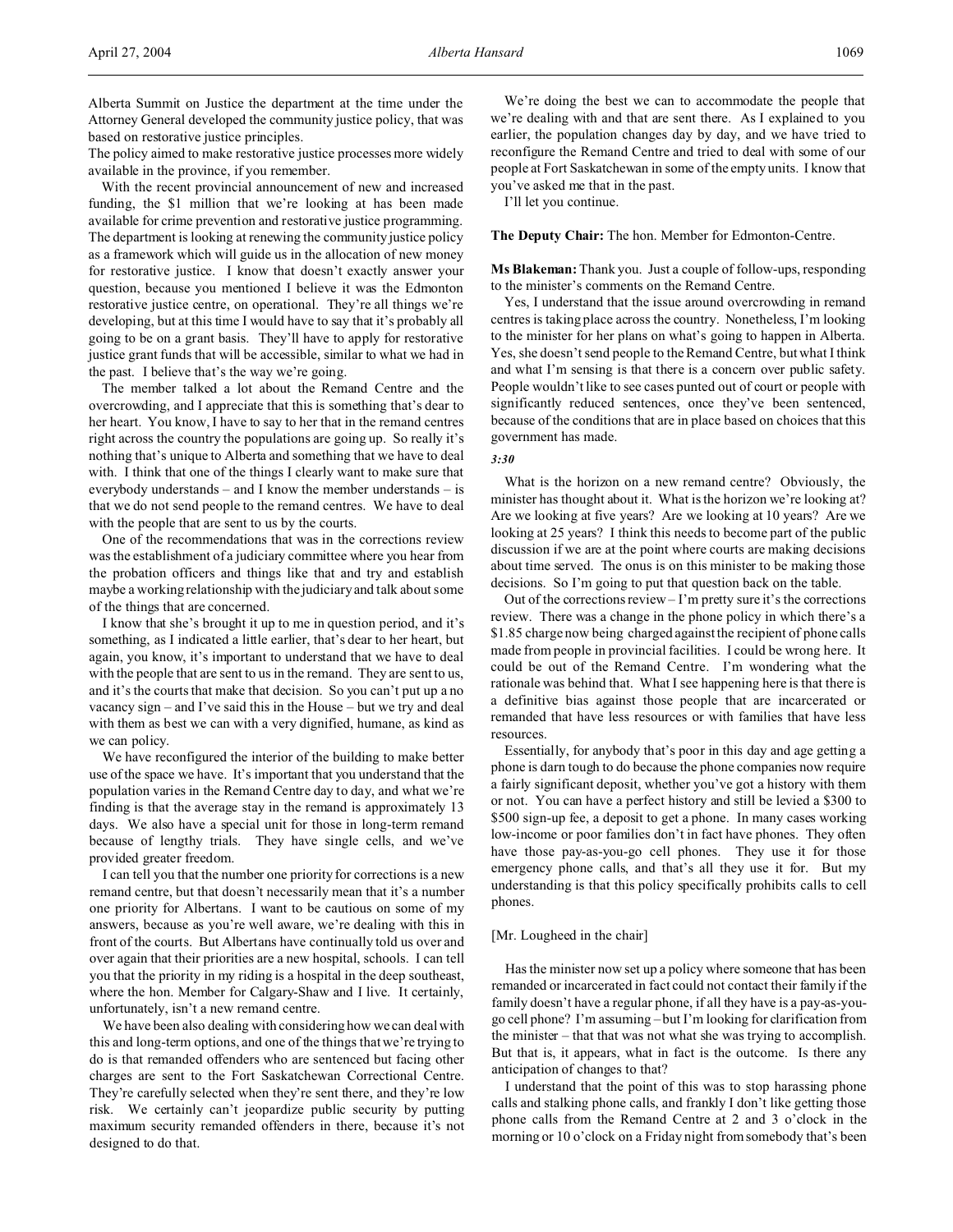I'm moving on here to the no-smoking policy. I would like the minister to detail, please – and, again, she may want to provide me with written material here, particularly if a policy does exist – how the no-smoking policy is going to be implemented. I'm looking for: what is the phase-in time? Is there a target date that's set, and then six months in advance programs start to kick in and notices and group sessions and availability of smoking cessation programs and encouragement of people that are remanded or incarcerated to take advantage of that? What's the anticipated rollout of this program?

I'd also be interested in how the minister plans to deal with an anticipated black market in cigarettes. Having quit smoking and recognizing myself as a lifelong recovering addict to nicotine, I understand how addictive nicotine is. It's more addictive than heroin, and I understand what that does to people. And, by the way, I approve. I've been pushing for a no-smoking policy in all provincial buildings, and I think they need to be the same, and the prisons are one of the places that it needs to happen. So no misunderstandings here that I'm saying that this shouldn't be instituted. It should.

What I'm looking for is: how's it going to roll out? Two, how's the minister planning on dealing with a black market? Once there's this supply and demand – and that works even inside prisons and remand centres. Once you can't have it any more, everybody wants it and they want to pay more for it. So a \$10 pack of cigarettes will likely be in the hundred dollar range. What's in place or planned to deal with that black market? What's in place or planned in helping or anticipating those addicts that are going to look for alternatives? And they will be looking for those alternatives. I'm back to reminding you about being more addictive than heroin.

Finally, as the minister mentioned, most of the people that are incarcerated in provincial facilities are in there for 13 days. Frankly, some smokers might be able to just make it through in the 13 days and they're out. But how is that being worked in? How is the fact of what the average length of stay is being worked in with the nosmoking policy and rolling out, one presumes, smoking cessation.

I'm going to go on to electronic monitoring, which was also included under the corrections review. I'd like to hear from the minister: what is the goal? What is the minister trying to achieve that she is using electronic monitoring to achieve?

I would argue that if the goal is to protect the public, then the only thing we have that is provable repeatedly in protecting the public is effective treatment programs for people that are on probation or parole situations. That is the only thing that has been proven over time to be effective. Electronic monitoring does nothing to protect public safety, absolutely nothing. It just tells you where the bracelet is, and the jury is definitely out on the success of this program.

So I'm curious as to what the ministry was looking at: what studies, what reviews, what literature reviews, what cost-benefit analysis? What were you looking at that brought you to a decision that you wanted to pursue this? Why do I not see with equal vigour treatment programs that include things like job skills, literacy, other treatment programs that we know reduce recidivism? You know, if somebody can get a job and have a decent life and a paycheque, that's easier than committing crime and being incarcerated. And literacy is a huge part of that, and numeracy goes along with it, of

course, and other programs that help people to literally get on their feet.

On the one hand, the government has got this Alberta Works, and we're going to give people a hand up and not a handout and the other rhetoric that they use there, but I don't see that reflected in the choices that are being made in the Solicitor General's department. So I'm interested in the policy discussion that points staff members and the minister toward implementation of programs like electronic monitoring versus implementation of treatment programs around literacy, job skills, and that sort of thing.

I'll pause now and allow the minister to offer comment on my last question on the remand centre and on the corrections review phone policy, smoking policy, and electronic monitoring.

Thank you.

*3:40*

**The Acting Chair:** The hon. Solicitor General.

**Mrs. Forsyth:** Thanks, Mr. Chair. The hon. member started talking, first of all, about phones. We currently have phones in our correctional facilities, and one of the recommendations in regard to the correction review was to expand those phones, and we are doing that. We had tenders close in December, and we're moving forward to a fully integrated system expected to be in place by the summer.

I think it's important, first of all, to understand that there are no charges – no charges – for calls to the lawyer, the Ombudsman, agencies such as the John Howard Society, Elizabeth Fry Society, and so on. You are correct; there is a \$1.85 charge per call. We are well aware of the cell phones that don't accept these charges of \$1.85, and we've thought a great deal about that. But we also believe that if someone is in the Remand Centre and they need to talk to their family, then, you know, they can make some arrangements for that call to take place, whether it's at a friend's house or whatever they can.

On the charges themselves if we have somebody – and you referred to that – that doesn't have the money to be able to accept the call, we certainly will make arrangements for those individuals and have no problem making those particular arrangements for those individuals that, you know, feel that their family on the other end can't afford the call, et cetera. I mean, we're not going to cut them off from the world, for goodness' sake.

The no-smoking policy that you referred to and you've indicated you support is something we've been watching for some time now. It was another recommendation from the correction review. We've been watching what's been happening around the country and how they've been dealing with no smoking, and so far this has been fairly successful. We hope to implement this policy by the end of September. People will be well aware that the correctional facilities in this province and the Remand Centre are smoke-free. We think it's important.

One of the things we've noticed by watching what's going on around other jurisdictions and what they have told us is the fact that it was important to give ample notice. So we were going to do that. We will move into that on September 30. That will be the roll-out. There'll be good notification for everybody that the facilities are going to be smoke-free.

The black market cigarettes is in my mind no different than what we try and deal with in our centres on drugs. We've got wonderful correction officers that do an incredible job in this province on a daily basis, and they'll be monitoring the black market cigarettes. The AUPE supports this initiative, so the correction officers that work in the facilities are well aware of some of the issues that they're going to have to face.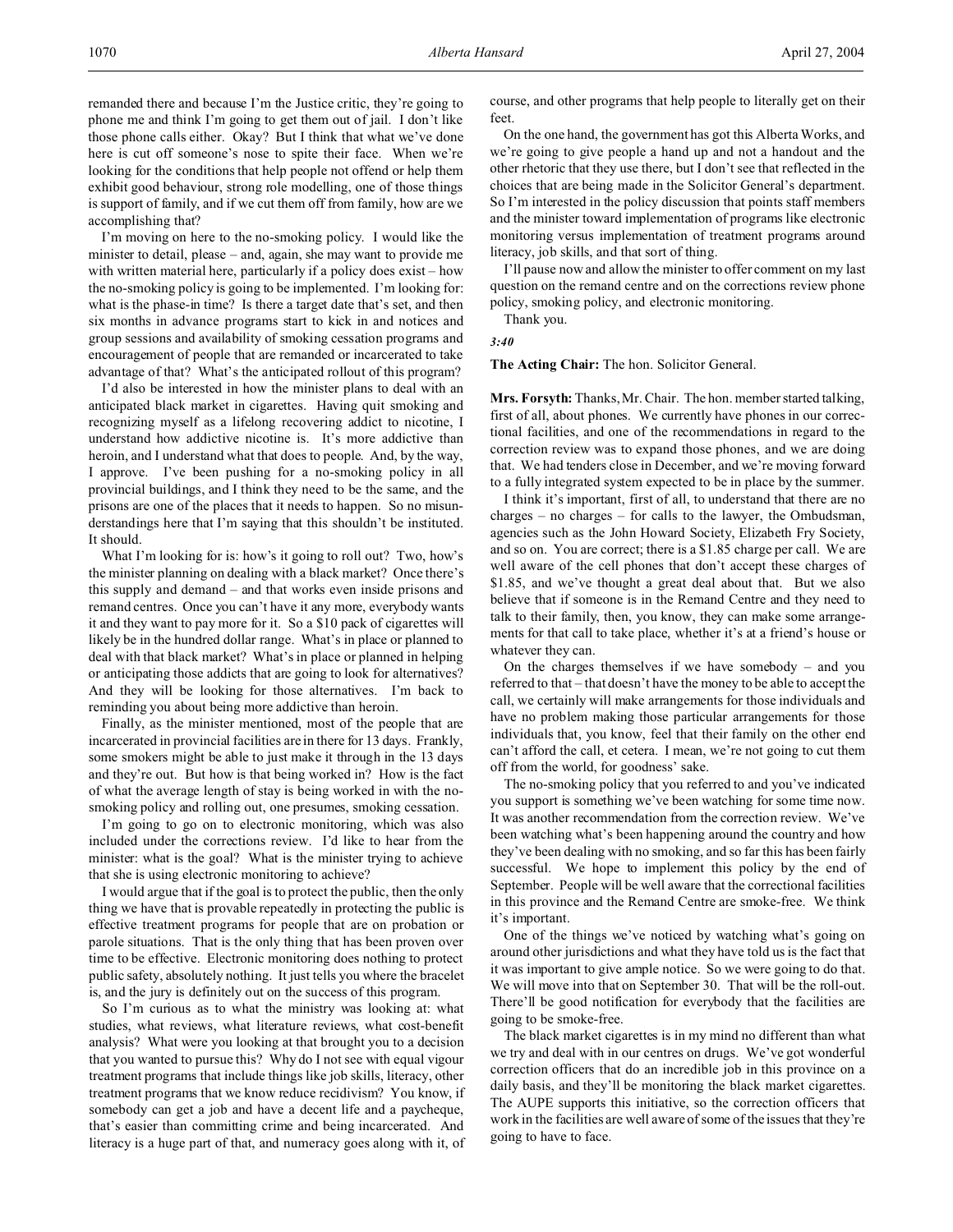Yes, we're looking at smoking cessation. You asked about that. One of the things that we had found in one of the jurisdictions – I'm sorry; I'm not exactly sure – is that popcorn was working really well, believe it or not, so they were providing popcorn. That surprised me, but that's one of the things that they found. Yes, we're definitely looking at smoking cessation, to provide our offenders with that.

You're right. It's a terrible, terrible addiction, and it's something that we're going to take time to put into effect and be able to make sure that it rolls out, as you say, fairly smoothly so that people know when they are coming into our facilities that they're smoke-free. Again, I want to emphasize the fact that we've monitored what's happened across the country.

The last thing you talked about was electronic monitoring and why we're doing that. Again, one of the recommendations that is contained in the correction review that was done by three of our members, who did a remarkable job and looked a lot at what was happening across the country within the correctional facilities – and, yes, again we're looking at a pilot project. Which way we go is yet to be determined. But I said, again, it's going to be a pilot project. We want to have a pilot project to see if it's successful or not.

The offenders that are subject to electronic monitoring are those sentenced by the court who will be serving their sentences in the community, and as such they've already been determined to not pose a risk to the public. I think the advantage of the electronic monitoring is that the technology provides an immediate notification if an offender fails to comply with their curfew by leaving their residence, and this also provides solid evidence for the probation officers to use in proceeding with violations against that particular offender. Once it's been determined that the offender has breached a condition of the court order, then the police have the authority to arrest and detain that particular offender.

We have been talking to British Columbia and will continue to talk to them because they have electronic monitoring in their province, and I think it's a good idea to always talk to your neighbours or people and see if they think they're effective and if they're worthwhile and if they're useful. I want to emphasize again that it's a pilot project. It's not going provincial. We want to see if it's working. If it works, great. If it doesn't, then, you know, we'll have to look at something else.

Thanks.

**Ms Blakeman:** Thank you to the minister for those responses.

With the electronic monitoring pilot project I understand that it's a pilot project; I understand that you're going to monitor it. I am still interested in what background you considered or looked at or reviewed – studies, reports, literature reviews, cost-benefit analyses, whatever – that brought you to this point where you thought you might do this. I understand that you've spoken to people in B.C., and if that was what you did and all you did, fine. Let me know that. Otherwise, I'm interested in knowing what those reports and studies were, and I'd love to get a copy of what you were looking at that pointed you in that direction.

Before I move off corrections, once again I will ask the minister if she has any plans to institute harm reduction strategies in provincial facilities, because this is a protection for the staff and a protection for the individuals. It's been noted before that the likelihood is that they are incarcerated for 13 days or less, and we are still running the likelihood or the opportunity to be infecting people who will have served their time and be out in two weeks. We run the risk of infecting them with hep C or worse because there are no harm reduction strategies in our provincial facilities.

So I will ask the minister again and I'll probably continue to ask

the minister as long as I'm the critic on regular interviews how she's planning on addressing this. I know that she searches for drugs more often, and I know that she has made punishment for people that smuggle drugs in and use drugs well known in the system. Fine, but I am looking at the other side of that coin, which is around harm reduction strategies.

I'm looking at moving on to young offenders. When I look at strategic priority 5 appearing on page 387 of the business plan, it's noting:

Children and Youth Initiatives. Youth are our future and we are working to protect them from becoming victims of crime, holding them appropriately accountable when they commit a crime, encouraging and facilitating rehabilitation, as well as preventing future offending.

This links to goals 1, 2, 3, and 4.

I am curious what the thought process was, what the decisionmaking/policy-making process was that led the Solicitor General to the changes in closing the young offender centres in Medicine Hat and Red Deer for a couple of reasons. We now move the young person further away from their support systems, given what we've got about the \$1.85 charge and if they don't have the wherewithal to insist that their legal aid lawyer get in touch with the family and tell the family to go down the street to the neighbour's place at such and such a time, at such and such a place so that the kid can phone them and the neighbour or friend can accept the \$1.85 charge. I am curious about why these decisions were made, because other facilities, in fact, were less well used, like the alcoholic treatment camp. It was kept over, but this was closed.

*3:50*

The second issue that's been raised with me around this is around officers' time and transport to move a young – I don't know that they'd be a young offender at that point – person charged with a crime. If they can't hold them in Red Deer, for example, because that facility is now closed, then they're going to have to be transported to Edmonton.

So it's 11 o'clock on a Friday night. You've got a young person that you've picked up. You think there's a problem here. They're going to be charged with some kind of crime, and you can't hold them in Red Deer. So what are we going to do? Well, you're going to have to transport them to Edmonton or Calgary, one presumes. I don't know if policies allow you to put that young person in a squad car with one officer or whether you need two officers, so potentially you've got one or two officers and a car now spending a round trip driving time of three hours to move that young person to either Edmonton or Calgary.

Not that I would ever believe that police would be anything else than absolutely rigorous in enforcement, but even I can look at that and go: hmm. What's the officer going to do? Go back to their supervisor and say: "Gee, Supe, sorry; the rest of my shift I'm gone; I'm busy because I'm going to drive this kid to Edmonton, book him in there, turn around, and drive back; booking time and everything included, probably looking at five hours, so my shift is done; see ya; I'm on the road"?

I'm wondering if we aren't setting ourselves up for a position where, oops, we just look the other way as soon as we realize the age, that they're under 18, and that we would have to spend this amount of time and resources. So I'm wondering: what was the logic behind that decision? How much money are we saving by closing that centre versus the amount of money we're going to have to spend sending that police car and gas, frankly, and wear and tear on the vehicle, and the officers' time, whether it's one or two officers, to ship him off to Edmonton or Calgary, plus the booking time, and lose them out of performing their duties in Red Deer or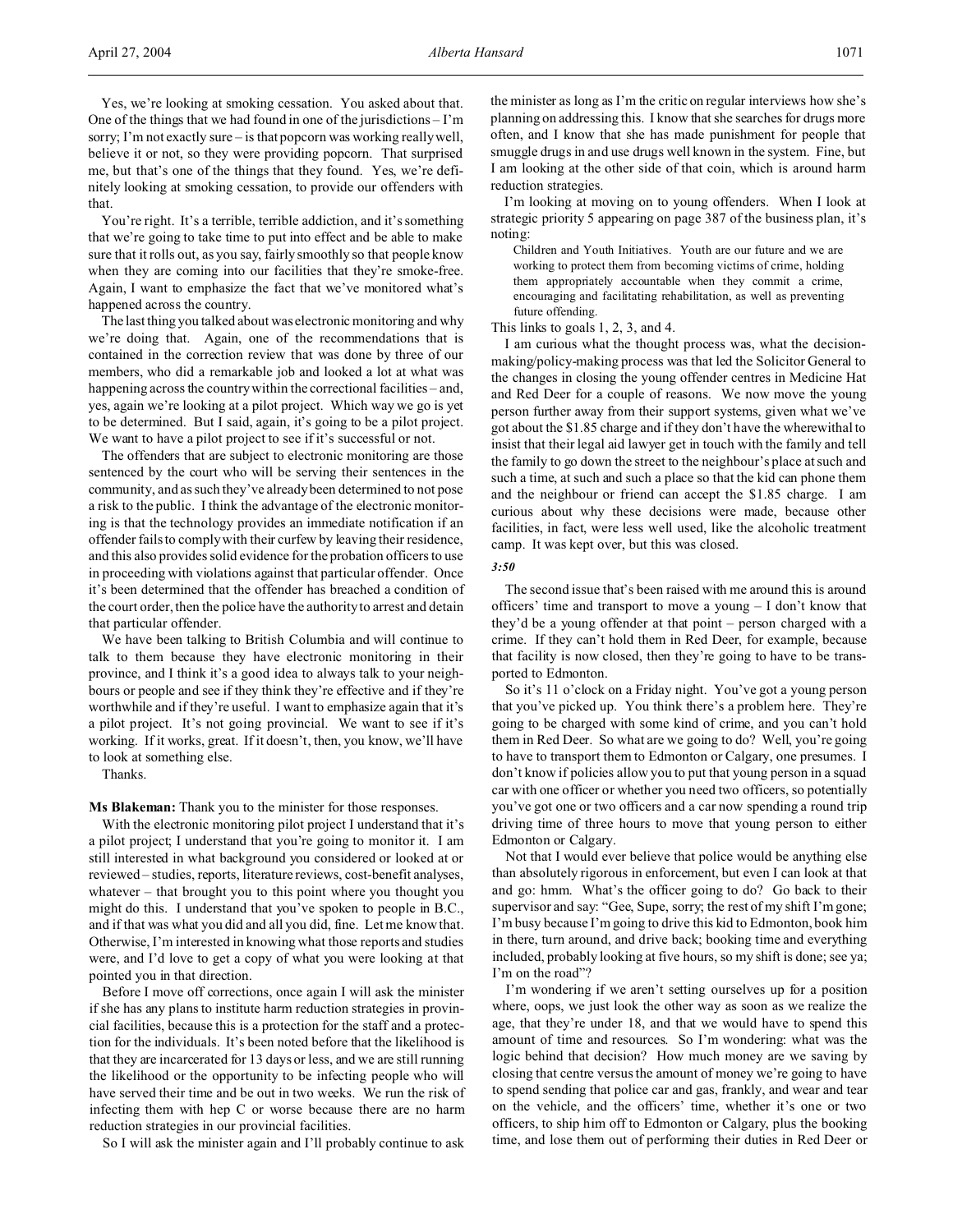Also as part of the corrections review I note that there's been no definitive answer coming from the department around private prisons. There's a sort of: well, we'll continue to monitor this and think about it; it might be possible. I'm interested why there is not a definitive answer: no, we're not going to go there.

Without exception everything I've looked at around private prison use in the United States and other countries has been not a happy situation, where we end up with, you know, delays in reporting escapes to the local community, recidivism rates, more complaints, more court cases around their treatment, et cetera. It's just not worked. I'm wondering why the minister keeps leaving the door open on that one, keeps leaving the back gate open, saying: well, you know, we're going to continue to look at it or monitor it or consider it. Why can't the minister just go: "No, we're not going there. For sure we're not going there in what this business plan covers to 2007"? What is the interest? What is the draw? What studies is she looking at that tell her that she wants to keep that door open to be able to move to private prisons?

At the same time, we see a discussion around provision of private security services, which is kind of a stepping stone for some people. Privatization of police and security and public safety services is how that all gets rolled in in some people's minds. So I'm just continuing to be really curious about why, when there's been I think fairly clear direction from the public that they don't want this, this government continues to consider it and to leave the door open. So what's she looking at that I'm not looking at? If she is looking at something specific, could I get a copy, please?

I'd like to move on and talk about the victims of crime fund. Now, it is referenced on page 337 and 338 of the estimates, and what I'm starting to piece together from this – and the minister, I'm sure, will tell me if I'm misreading this or misunderstanding it. This fund is designed to give grants to various victims' services programs and also to offer financial compensation to victims and to help with expenses related to judicial operations that could be incurred by victims. There's a 15 per cent surcharge that is levied on fines against people that have been convicted, and the money collected from this goes into the fund. I actually was at the launching of the original fund when I was with the Advisory Council on Women's Issues. I think this fund is configured slightly differently, but I do remember the intentions behind the first one. The victims of crime fund also seems to have some sort of joint federal/provincial part to it.

When I look at this year's estimates, there appears to be a surplus that's being expected of around \$6 million. There's also a forecast surplus from last year of around \$6 million, and the year before that, in 2002-2003, there was a surplus of \$3.8 million. So there is money accumulating in this account, and it's accumulating year after year after year. Now, the accumulated surplus doesn't show up in the books that I'm looking at, in the estimates books, for example. So, one, I'd like confirmation that there are these surpluses accumulating and that I have the numbers right. What I have is \$6.2 million surplus this year, \$6.16 million from last year, and in '02-03, \$3.8 million.

I want to know where these surpluses are going. Are they going back into general revenue? Are they being directed to some other program? Are they part of the money for some of the other funds that we've discussed here that are new funds, crime prevention or something like that? See, I'm remembering that original one, and with the original version that money sat there. It sat in that fund for victims of crime.

I am very interested in this because I know that the Member for

Calgary-Shaw under the direction of the Solicitor General did a consultation on the victims of crime fund, and I know that there were recommendations that came from it. I don't know what the recommendations are because they haven't been released.

Once again, the water torture method of releasing information is the favourite method of this particular Solicitor General. It took two years to get the MLA review of the Police Act out. It took almost two years to get the corrections review. I'm wondering how long it's going to take us to get the victims of crime fund.

Now, I think there are 35 or 38 recommendations that came out of the victims of crime fund consultation. I'm wondering: if there's a surplus sitting there and if you add the \$3.8 million, the \$6.16 million, and the \$6.2 million, we've got \$16.16 million sitting in a surplus fund there, if it is in fact sitting in a surplus fund and hasn't gone back into general revenue. I don't think you can do that legally because that money was levied on fines and has to be used for what it was collected for. So it must be sitting there somewhere, but the minister can confirm that with me.

# *4:00*

So we've got recommendations that are made by Calgary-Shaw. We don't know what they are. There are some 16 million dollars that are sitting in a fund. Now, why are we not seeing that \$16 million used to implement the 35 recommendations? If we are, then what's the delay?

I, off the top of my head, can't remember when the victims of crime consultation was done, but I think it's been at least a year now. We have organizations out there that could really use this money, and I'm going to talk about one of the sectors that could really use some of this money. Why is it being sat on? Why is there a delay in implementing this? What is it that we're waiting for or studying or doing a cost-benefit analysis on before this money is released when we have organizations and individuals that I'm sure can make use of it? I'm just interested in what the policy is that's being developed that would hold this money for an extended period of time.

#### [Mr. Shariff in the chair]

I'm going to reference page 16 of the minister's annual report, the most recent one that's available. When I reference information that's available in that annual report and I look at what's available in the business plan and in the estimates, some interesting things start to come up. This is basically a discussion around performance measurements. On page 16 of the annual report we've got the goal to "facilitate the rehabilitation of offenders," and a number of measures and targets and results appear. When I look at page 388 of the business plan, the goals from the previous year are not carried forward, but we are getting a reduction in the target. I'm curious about that.

Percentage of cases of adult probation sentences successfully completed did not meet the targets set at 70 per cent in the '02-03 year. The actual result was 66 per cent. When we look at that carried forward . . . I'll use another example. On page 388 we've got the one about people feeling that they're safe walking alone at night in their neighbourhood. Now, when you look at the annual report, the target there was 80 per cent, and 77 per cent of the people felt they were comfortable. When I look at the target carried forward in the business plan '04-07, the target has gone to 82 per cent. That's good. So we're expecting that one to go up. It stays flat at 82 per cent.

Now, the other one. When we look at the "outcome of correctional sanctions: successful completion of adult probation" and the percentage of "offenders involved in work, education, treatment or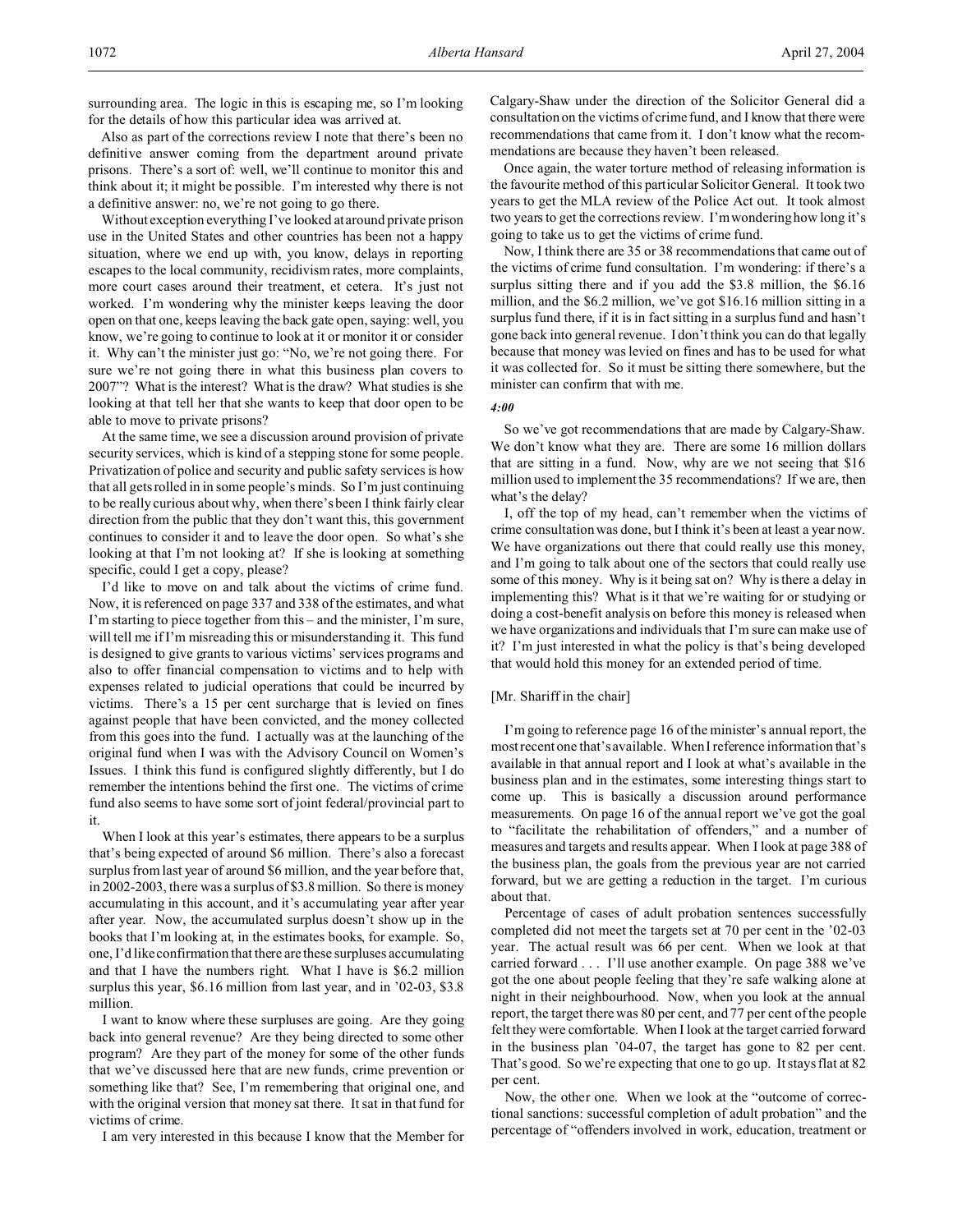life management programs," that one was at 90 per cent and the number of hours of community service was at a million. When I look at what's appearing on page 390, the supervision cases that were successful was at 66 per cent. The target for this year is being dropped from 70 per cent to 65 per cent, and I'm wondering why the minister is dropping the target.

The target percentage of offenders "involved in work, education, treatment or life management programs" was 90 per cent in '02-03. The target for '04-05 is 80 per cent, 10 per cent less. What's leading to a 10 per cent reduction in the target? And it stays flat at that 80 per cent.

When I look at the target number of hours of community service at a million, offenders actually completed a total of 827,900 – I'm going to round up there – hours of work. But we've now got the target dropping from a million to 825,000. These are the targets that the minister kept, and I know that there were targets that were jettisoned, so I'm just curious about why there's such a downgrading of expectations for performance in the ministry. It looks like things are being reduced so that they're easier to achieve. That's what it looks like, but I'm sure the minister can tell me why those choices were made.

The references for that last discussion are page 16 of the annual report '02-03 and reference back to page 390 of the business plan and 388 matching with 15.

Now, page 385 of the business plan, Significant Opportunities and Challenges. There are special challenges presented by the use of the Internet for criminal . . . [Ms Blakeman's speaking time expired] Oh, I'm going to have to let the minister respond.

Thank you.

**The Deputy Chair:** Hon. members, just for your information the one hour that was allocated has passed quite some time ago, so if anybody else wishes to participate, the chair will recognize those individuals.

The hon. Solicitor General.

**Mrs. Forsyth:** Thank you, Mr. Chair. We've had a lot of questions thrown at us for the last 20 minutes, so I'll endeavour to answer what I can and again my commitment to obviously get you some answers in writing.

The first thing that the hon. member talked about was her harm reduction strategies, and I think she said that she will continue to talk about harm reduction strategies. I guess, for me, I have to understand what she considers harm reduction strategies. If I recall some questions during question period some time ago about a needle exchange program and bleach  $-$  I'm on that kind of same track  $-$  I have to again emphasize that we don't support drugs in jail and we are concerned about the safety of our corrections officers, and I'm not going to change my mind on this. My number one priority is my correction officers and their safety.

What we try to focus on is education, prevention, and withdrawal of the drugs. Every offender that comes into our facility is assessed for their unique needs when they are admitted. It's sad, but it's true that most of the offenders that come into our facility have an addiction one way or another, whether it's drugs or whether it's smoking or whether it's alcohol, so we try and provide programs to help them.

We offer several different programs. It can be a core addiction awareness program that's available in our correctional facilities. Alcoholics Anonymous, Narcotics Anonymous, life management programs are offered, and we've got a New Dawn program for First Nations offenders offered at our Fort Saskatchewan Correctional Centre. We provide awareness programs that address unique needs

of impaired drivers and First Nations offenders. And we've got the Alsike centre that you alluded to some time ago, wondering why it had not been closed, but it's something that's very, very successful. The other thing that I'd like to mention is that offenders who are on medically supervised methadone programs upon admission are kept on that program under medical supervision. They are maintained on that program while they are in our facilities.

We have done our utmost to keep drugs out of jail, and it starts with the Corrections Amendment Act and some legislation and dealing with that in providing our facilities drug-free. We announced a little while ago about our drug dog. It's a problem. It's something that needs to be addressed. Utopia would be a drug-free jail, but we don't tolerate drugs in our jail. Yet we try and help the people who are in our facilities deal with their drug addictions.

### *4:10*

I want to emphasize again that my number one priority is the protection of my correction officers. I need to make sure that they're safe at all times when they're at our facilities. So starting a needle exchange program isn't going to happen while I'm the minister responsible.

You talked for some time about our closing our centres. You referred to, actually, Medicine Hat Young Offender Centre, Red Deer, and we've also made a decision to close the Lethbridge Young Offender Centre. Difficult decisions; very difficult decisions.

You alluded to some smart remark about the minister taking her time on her reports. Well, I'm going to tell you that this minister takes that time to make sure that she's doing the right thing and to make sure that she has the funding available to be able to do these. You know, you have hard-working MLAs that go out. They work their little hearts and souls out in regard to a review, come back, and they provide you with all sorts of recommendations. Well, with those recommendations come expectations, and with those expectations usually comes money.

So, yes, the corrections report was a two-year process. I wouldn't say that I sat on it. I would say that I was monitoring all along some of the recommendations that were made in that report. That goes to the closure of Lethbridge, Medicine Hat, Red Deer young offender centres, work camps.

I can tell you that this province and many, many other provinces across this country and our Attorney General and Minister of Justice have been advocating since even before I arrived on the scene about the huge number of conditional sentences we're dealing with in this province and the huge number of intermittent sentences we're doing in this province. If you do not have the offenders in the facility, then why keep the facility open? I mean, we're talking five, four, six. While I appreciate that a young person should be near their family, we have many, many offenders in this province that, whether they're in Lloydminster or Peace River, their family has to travel. We have to do what we can to look at what's happening generally across this country.

You know, the unfortunate thing is that when we looked at closing the work camps, we had feedback about that and the wonderful job that the offenders did at these work camps. No question; absolutely no question. That goes to the community service hours that you talked about when you said: you had one million; now you have 827,000. Well, unfortunately I don't have the minimum offenders to be able to do all of those community services hours. I think we've accomplished a huge amount of community services hours.

I was driving home a couple of weeks ago from a function, and the offenders were out on Deerfoot cleaning it up. So we're trying to accommodate, when we have the ability, to have offenders working out in the community. They like to do that. The public likes to see them do that. They do a remarkable job.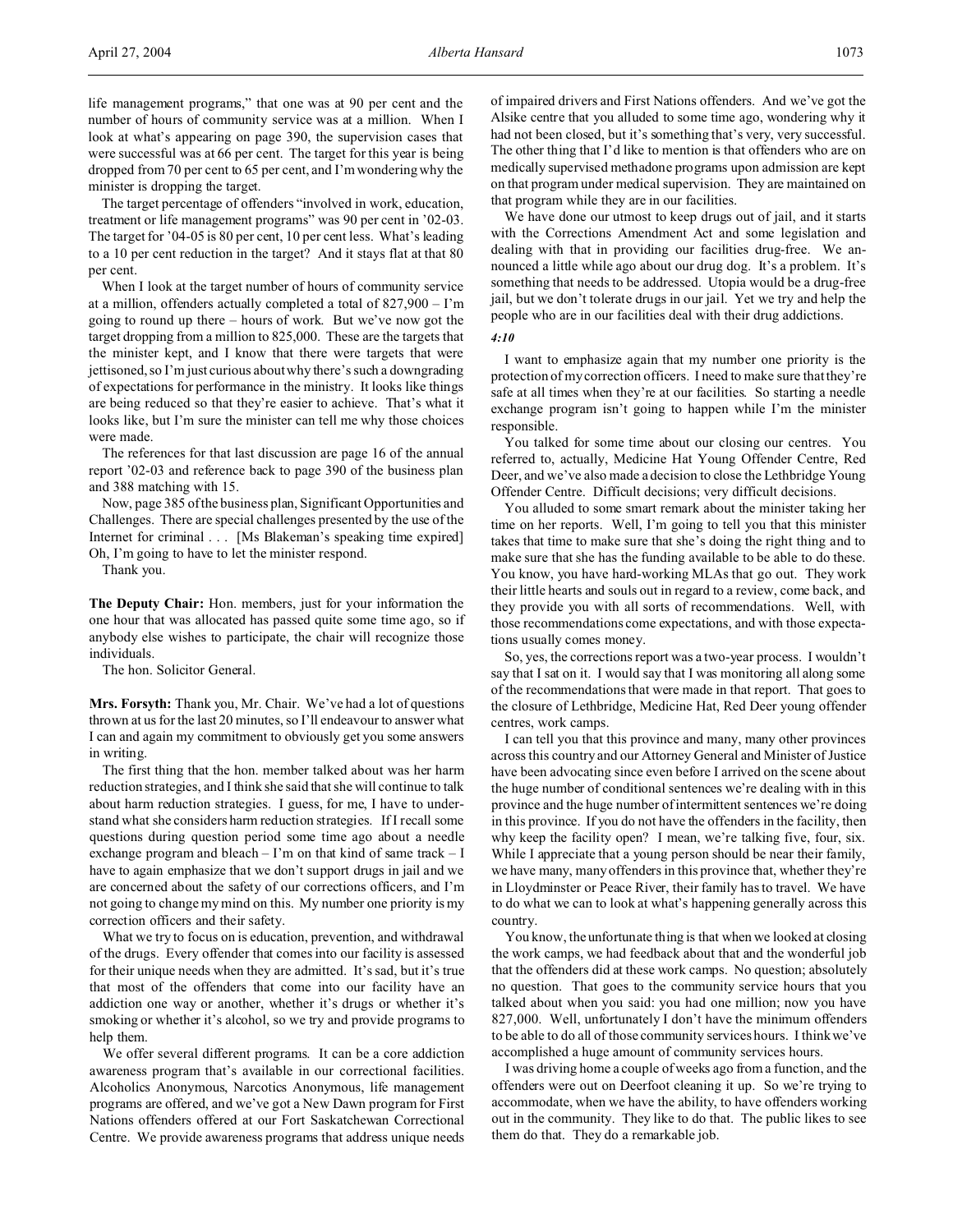You talked about private prisons and why I won't just close the door. Well, I guess it's always nice to watch what's happening. The corrections committee went down, and they looked at the private facilities that are in Ontario, and they didn't say privatize. What I believe they said – and I don't have the report in front of me – was to monitor on a continuing basis.

You know, I may be wrong, but it's always okay to watch what's happening across the country. It's okay to watch what other provinces are doing. It's okay to monitor and see what they're doing. If you're asking if I'm going to privatization of prisons tomorrow, no, but I'm going to monitor and see what other jurisdictions are doing. You know, it never hurts to keep the door open and watch what's happening. I think it's important.

You alluded to the fact that you've never seen anything good happen in regard to private prisons. I don't disagree with you, but it doesn't hurt to continue to watch and see what's happening, as I explained. Will I privatize tomorrow? No. But I think it's something where you learn from what other people are doing. You learn from their experiences. You learn if it's working or if it's not working. The corrections review committee, I believe, in their report said to watch what's happening.

You talked a lot about the victims of crime fund, and I think it's important first of all for me to make it very clear that victims are a priority for this government. I think it's important for Albertans or anyone who reads *Hansard* to know that the funding for victims of crime comes from a portion of fine revenue, and you understand that. That means that how much is going into the victims of crime fund is unknown every year, and it depends on how much and how large the fines are on a yearly basis.

Will every dollar we receive go to victims? Absolutely. Yes. Every dollar that we receive goes to victims. Will we distribute every year the same amount that we received during that year? No. It's simply because fine revenues are unpredictable. We hold back a portion so that we'll have stable funding for next year, and I think that's good financial management.

When we look back over the last four or five years, the number of victims receiving financial awards has increased almost every year. I think that's good but sad in some way, because when you see that we're increasing the funding every year for victims, it means that we still have victims. But we will continue to support the victims of this province, and the number of victim programs that we support, I must say, has also increased every year.

You alluded to the victims of crime consultation, and I've said that we'll respond to that report. One of the things that I want to do and I'm waiting to do is our involvement on family violence on I believe it's May 7. I want to listen to what they have to say. I know from reading *Hansard* that you brought up about the sexual assault centres, which was good, and the co-ordination. By listening about family violence and going to hear what the people say and spending the day listening to what they have to say, what the round-table has to say, there might be some relevant discussion around that.

I think that one of our priorities on victims is to establish a 10-year strategic direction for victims' programs and services – you will like that – and to ensure that, obviously, the victims have a meaningful role in the criminal justice system, and it's a priority.

I want to assure you that the victims of crime fund is a regulated fund and is separate from the government's core voted budget, and all of the monies or funds are dedicated to victim programs and services. The money that is in that particular program is not diverted to any other programs.

The one last thing I want to say is that as a result of the increased fund for policing, law enforcement is going to be stepped up, and hopefully we'll have fewer victims, and I think that's a good thing.

To see fewer people applying for funds means that we're dealing with them, that fewer things are happening to them. I don't know, hon. member, if that will ever happen. I guess that if you don't have victims, then you certainly don't have crime, and that would be something that I think is important.

I will let you or the other hon. members continue with your questions.

### *4:20*

**The Deputy Chair:** The hon. Minister of Learning.

**Dr. Oberg:** Thank you very much, Mr. Chair. I have a very simple question for the hon. minister, and I know it's certainly something that she is concerned about. It has to do with the drug detection issues that she was mentioning. One of the things that apparently happened today, in watching the news, was that a truck of anhydrous ammonia was stolen. One of the issues about anhydrous ammonia is that certainly it can lead to things such as explosions.

One of the other very important uses of anhydrous ammonia, though, is in the making of crystal meth, and anhydrous ammonia combined with lithium is one of the ways that crystal meth is manufactured. I'd like the hon. minister's comment on the whole manufacturing of crystal meth and whether or not she feels that this potentially could be a severe problem, considering that an amount of anhydrous ammonia was stolen, and how in direct relation to her budget something like this would impact her budget.

**Mrs. Forsyth:** Well, the minister has brought something up that we've been monitoring for a bit. We're well aware of the theft of the tanker truck, and we're well aware of the contents of the truck, of what's involved, and he referred to the ammonia. Yes, he's correct. It's one of the main ingredients in meth, and it's one of the things that we're concerned about, and that means meth, period.

Alberta has taken the lead in how it's dealing with meth in this province. I had the honour to be able to go to the States on sort of a three-day trip to several states on how they're dealing with meth, and they've acknowledged that Alberta has taken the lead on this to try and get in front of the problem instead of behind.

We have been very vigilant on the stolen truck that the minister alluded to. Our SIM unit is watching it very carefully. We're working very closely with the RCMP. We're well aware of what it can be used for. It also is fertilizer, obviously, for fertilizing farmers' fields. It's something that we're watching and have been keeping very close contact on with the SIM unit and our RCMP.

**The Deputy Chair:** The hon. Member for Edmonton-Centre.

**Ms Blakeman:** Thank you. I just wanted to go back very quickly to something I heard the minister say that's puzzling me, and this is around the surpluses in the victims of crime fund. She seemed to be saying that we could be having fewer victims and fewer crimes and less money going in there.

There are two issues that arise. When I look at the comparables that are supplied on page 338 of the estimates, in fact in '02-03 the revenue for the victims of crime fund was \$13,700,000. The actual forecast for that in '03-04 is going to be \$18 million and the estimates for '04-05 at \$18,105,000. So there's certainly an expectation of increasing amounts of money going in here.

When I looked at the minister's explanation around the surplus building, she seemed to be saying: well, there's a holdback because we get differing amounts of money every year.

**Mrs. Forsyth:** Crimes are unpredictable.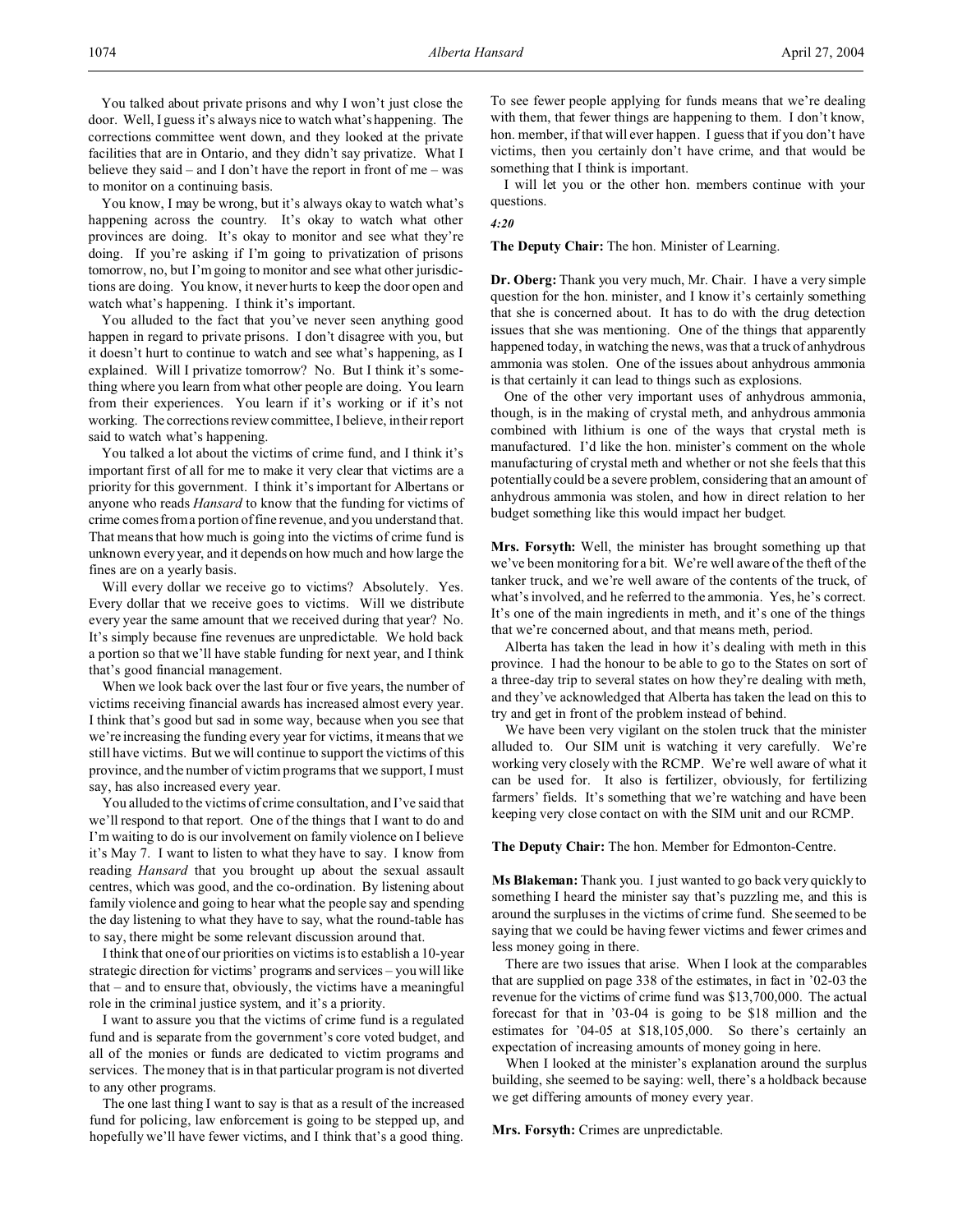**Ms Blakeman:** Well, I'm just looking at a fairly regular increase in the amount of revenue. Even if you wanted to say, "Well, okay; let's get as close as we can, and we'll commit to spending \$13 million" – that was from almost two years ago now – "and let's keep it at that," that's still not going to account for what's being done in this budget. You've got revenue coming in of \$18,105,000. You are expecting to expend \$11,870,000. You're creating a surplus of \$6.2 million. That's almost 50 per cent of what you're spending. That's way more than a sustainability fund, way more, and you've now done that for three years running.

So you're socking away a lot of bucks under the mattress here, Minister, that really need to be spent in assisting all of these groups out there. I don't understand the argument that's put forward by the minister that somehow there needs to be an almost 50 per cent holdback to account for a variation in the money that's being received as revenue into this account. Obviously, it's not a variation. It continues to increase, but I'm not seeing a corresponding increase in the money going out. So that explanation didn't make sense.

As well, if the minister is now waiting for the family violence round-table on May 7, can she not give us some indication that's a little narrower window about when we can expect to see the victims of crime fund consultation report released? Please, let's be reasonable. I think we're a year out now. Can we not get some kind of indication? Would it be fall? Could it be before November, before December? Something. She must know what is being anticipated. The recommendations are in. Even I know there are 30 some odd of them. We've talked about the amount of money that's available here. I hear her saying that we want to be careful, but how careful? You've had an awful lot of time to consider this. Can you not give us some window of expectation about when that would be out?

My thanks to my hon. colleague from Edmonton-Strathcona for allowing me to leap in and just get that little bit on the record. Thank you.

**The Deputy Chair:** The hon. Member for Edmonton-Strathcona.

**Dr. Pannu:** Thank you very much, Mr. Chairman. I'm pleased to rise and provide some relief to my hard-working colleague from Edmonton-Centre, who's been on her feet for a considerable time.

I have some general observations to start with as we move along in our discussion and debate on the estimates for the Solicitor General's department. In looking, Mr. Chairman, at the business plan for the ministry and looking in particular at page 387, under Strategies, 1.1, the first item is of course to "implement a Policing Strategy incorporating the approved recommendations of the MLA Policing Review Committee Report." There are four bullets under this. I'd like the minister to perhaps comment on how these four bullets, these four strategies or action plans, if you wish, are reflected in the 2004-2005 budget.

One particular item here – it may not have a direct relationship to the budgetary allocations, but the minister might want to comment on it – is: "Promotes citizen oversight of policing in Alberta." Clearly, the minister accepts this issue in principle. Yet when I look at the news release from the minister's department dated I believe it's March 26, she has turned down the one important recommendation of the committee on policing, which has to do with the committee's recommendation for an Alberta policing secretariat to investigate complaints and oversee police services and police commissions. While the minister accepts the need for enhanced civilian oversight of police services, she has rejected the specific recommendation of the committee regarding the establishment of the Alberta policing secretariat to investigate those complaints against police.

So my question to the minister is: what alternative does she have

in mind? She does agree with the principle, yet the mechanism proposed is something that she has rejected. What specific alternative plans does she have with respect to making sure that the recommendation that she accepts in principle takes public policy form, and what will that public policy form be? That's one question there.

### *4:30*

I'll move on to some other questions. There is a news release, the same news release as a matter of fact, where the headline is Provincial Policing Standards and Enhanced CivilianOversight Coming for Alberta Police Services. With respect to the first part of this commitment, having to do with establishing policing standards, I've been looking at the persistent way in which the Auditor General's department has been urging the government and the department to establish policing standards. I have from the 2002-2003 Auditor General's report some observations that I would like to share with the minister. I'm sure she's familiar with them, but it's good to reiterate them so that they're on the record.

In this respect, the findings of the Auditor General, which are stated on page 273 of the annual report for 2002-2003, say the following: "Progress is not satisfactory on this recommendation." That's the recommendation with respect to the need to establish policing standards. This recommendation was made by the Auditor General's office over several previous years.

The manual has not yet been issued. The delay in issuing the manual is a result of the Ministry decision to wait for the government response to the committee's recommendations because the response to some recommendations in the report may impact the manual. While the MLA report was released publicly in July  $2002...$ 

Over a year and a half ago now, Mr. Chairman.

. . . the MLA committee subsequently conducted further consultations on its recommendations.

I acknowledge that.

These further consultations resulted in a supplementary report being issued by the committee in late 2002.

So we are nearly 16, 17 months from the time that the second report, the supplementary report, has been available to the department and to the minister.

The statement from the Auditor General's department goes on to say that "the government is currently considering its response to the initial and supplementary MLA reports; however, the response date is uncertain."

Now, when I look at the news release dated March 26, 2004, there's still uncertainty about the dates and about the manual and its preparation and its release. So my question to the minister is: are we any more certain now about the response date? It's not clear to me that that date is specified here in the latest news release from the minister's office.

The Auditor General observes that "the Ministry intends to issue the manual once the government response to the recommendations in the MLA report is known." Now I guess we know the government's response. I think that it is stated in this news release of March 26, 2004. With the exception of two or three recommendations, the rest of the recommendations of the MLA report are accepted. Given that that acceptance has been indicated by the department, when is the manual to be released?

Now, the Auditor General further states that "the Ministry also needs to obtain funding to proceed with the audits of police services. There is no date as to when audits of policing standards will commence." My question again is: does the current budget, the budget for 2004-2005, the estimates that we're debating today, include the money that the minister was waiting for in order to undertake audits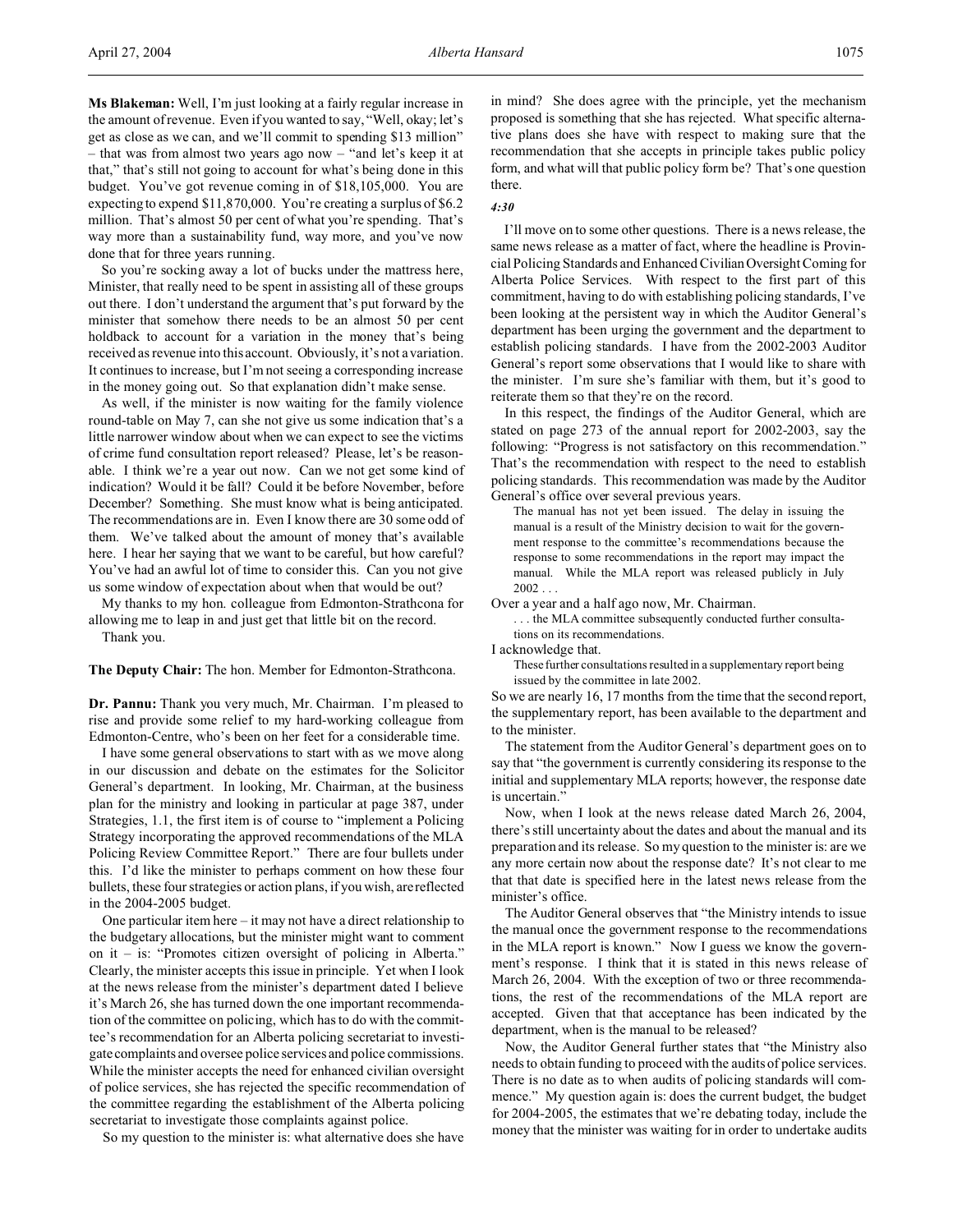of policing standards? If the money has been allocated in this budget, when will these audits commence?

These are questions which are raised by the Auditor General, and I'm sure the minister would like to respond to these. Under Implications and Risks the reason, I suppose, that the Auditor General wants to give for urging the department and the minister to take action on enforcement of policing standards is that "until the plan is implemented, the Ministry does not know whether police services meet the province's minimum policing standards. Public safety could be at risk." That's the concluding statement, so there's lots at stake. How long will Albertans have to wait before they see some action along these lines, which, in the judgment of the Auditor General, is needed in order to make sure that public safety is secured for Albertans?

I will just sit down with these questions, and perhaps the minister would like to respond.

# **The Deputy Chair:** The hon. Solicitor General.

**Mrs. Forsyth:** Thank you. I want to answer the hon. Member for Edmonton-Centre's question. If I've confused her, I apologize for that.

Will every dollar that we receive go to the victims? Yes. Will we distribute in a year the same amount we receive during that year? The answer is no. Why? Because the fine revenue is unpredictable. We hold a portion back so that we have stable funding for the next year. So it's important for us to understand.

Yes, it's increased, and there's no question it's increased, but with the work that we're doing with the Minister of Transportation, in the future you can't continue to count on high fine revenues. The work we're trying to do with the Minister of Transportation is to provide the roads and our citizens that drive those roads safety. So we're hoping that we don't have to count on the revenues.

I want to go for a minute to the Member for Edmonton-Strathcona, who talked about several things. First of all, he talked about goal 1, strategy 1.1, in regard to the implementation of a policing strategy "incorporating the approved recommendations of the MLA Policing Review Committee Report," that, first of all, talks about enhanced provincial leadership in policing, about sustainable funding for policing and restructuring responsibility for policing and promoting citizens' oversight of policing in Alberta.

We've accepted the majority of the recommendations, as you're well aware, of that report. One of them you referred to is on citizens' oversight. I've also said that I'm not accepting that particular recommendation in the report, but I also support citizens' oversight. I think it's important for us to establish and ensure a fair, objective, and impartial investigation into the complaints against police.

I have to say that as the Solicitor General for the last three years I'm honoured, first of all, to be in this position and, secondly, that the police in this province do an incredible, incredible job in very, very difficult situations. I've been on many, many ride-alongs with them, and honestly I can't even explain what they do on call after call after call.

# *4:40*

I think the objective of citizens' oversight is to enhance the credibility of the process and to obviously ensure public confidence that there is a proper review of the conduct of members of the police department. We will be working on that over the summer and hope we'll have legislation ready in the fall. I think it's important for us to understand that the system that we have in place right now works, and I believe it works. But it's a huge process of education so that

people understand that there is a mechanism in place for them to complain.

The police in this province do an unbelievable, remarkable job. I think that what's unfortunately happened lately are some of the things that have come out in regard to allegations against the Edmonton police from something 20 years ago and how it was dealt with then. How it was dealt with then and how you deal with it now – again, I want to say that there is a process in place that's credible and ensures that the public feel confident in how the complaint was established. So we are working on it and hope to, as I said, have legislation ready in the fall.

The police report that was done by the committee talked about several things that we're working on. One of the key things that has been very well accepted in this province is the establishment of a centre of excellence, and we're working on that currently. I will be putting together a committee to look at the centre of excellence. We believe that it's not only bricks and mortar. We can utilize the centre of excellence with distance learning, et cetera.

So we'll be putting together a working committee on how they see the centre of excellence. That will be the stakeholders that we think are part and parcel of that centre of excellence. We'll ask the Minister of Learning to participate, obviously the police. We will have colleges, the university, anybody that we believe is a stakeholder in opening up and talking about the centre of excellence.

You talked about standards. I want to assure the member that the standards manual has gone out, and the police now have the standards manual. You refer to the Auditor General talking about that. All the police in the province now have a standards manual to operate from. We want to make sure that the standards manual is followed, and we will be doing audits and looking at if they're following the standards. We're looking forward to that.

I think that's all I have actually: the centre of excellence, citizens' oversight, standards, and the audits you referred to.

### **The Deputy Chair:** The hon. Member for Grande Prairie-Smoky.

**Mr. Knight:** Thank you, Mr. Chairman. Just a couple of questions and perhaps a comment with respect to the hon. Minister of Learning and his question on how the crystal meth situation might affect this particular minister's budget. It came to mind that that may end up being more of a health-related issue in the long term. Perhaps if we could get the Graydon report released, we might find some answers to that.

More to the topic, on page 385, under Significant Opportunities and Challenges, there is some information that the crime rate in Alberta had increased by 2 and a half per cent in 2002. My question on that particular issue is: is there any more recent information, and can we from the information have some idea of whether this is a trend? That type of an increase, 2 and a half per cent, seems on the surface to be quite large, so I'm wondering if there's more recent information and if, in fact, that appears to be a trend.

The second concern that I have comes in the area of effective provincial crisis management planning. There is an issue with respect to that, and of course it's addressed in there as well that we do have some very, very serious cross-border connections, not only in our transportation system but certainly with respect to energy supply and security and that type of thing. Alberta has been shown to be a leader in this initiative, and I'm wondering if the Solicitor General's department is prepared or will prepare itself to engage with other states and provinces with respect to a more collaborative effort. I believe that certainly now the U.S. Energy Council and PNWER both have cross-border initiatives, and I'm wondering if there could be some co-operation there.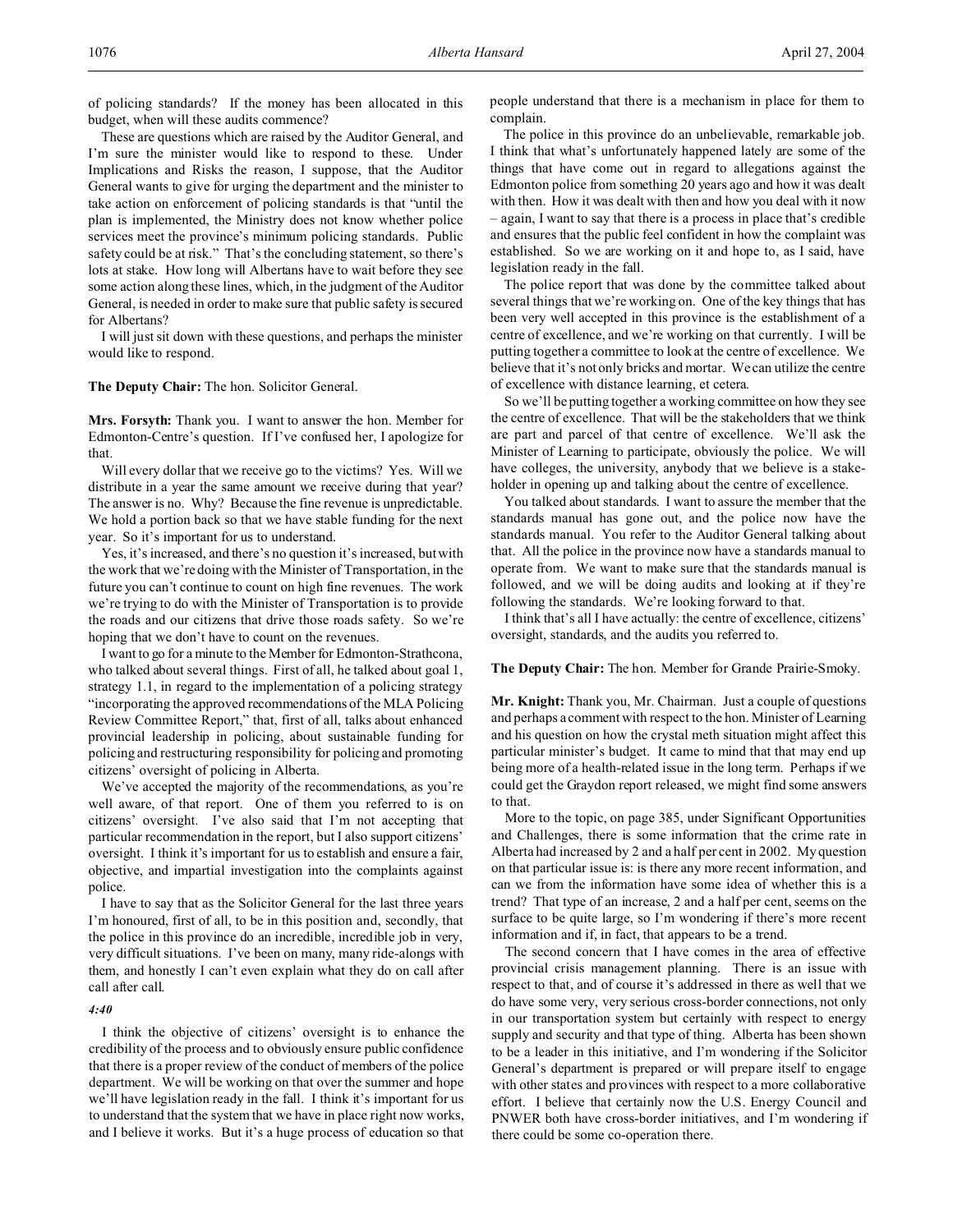My last comment and question is with respect to aboriginal policing. We do have I think some successful First Nations policing initiatives in the province. However, in certain circumstances these initiatives come to an end in a rather rapid fashion. In other words, you have perhaps an on-reserve police detachment this week, and next week you don't have one. It puts quite a load on other policing resources in certain areas. The initiative, of course, says that they would like to enhance "the effectiveness of policing on First Nations communities." I wonder if there could be a bit more explanation as to how you see that happening.

Thank you, Mr. Chairman.

**The Deputy Chair:** The hon. Solicitor General.

**Mrs. Forsyth:** Thank you, Mr. Chairman. The hon. member alluded to the issue of meth and the Graydon report and the release. I have enough issues on my plate worrying about his report, to be quite frank, but I know it's one of the reports that the Premier has talked about releasing.

Overall in western Canada the crime rate is down, but that doesn't mean that we should be less vigilant. We continue to monitor what's happening in this province. I mean, it doesn't take anybody to read in the news what's happening with organized crime and some of the issues that we're dealing with with organized crime. I think it was important. One of the reasons why we established the IROC is because of what we're finding out.

If I would have sat down with any of my rural colleagues three years ago, we would have been talking about their mailbox being vandalized or a piece of their farm equipment being vandalized, but now we're seeing organized crime moving into the rural areas. Our colleague from Drayton Valley has a huge problem with methamphetamines in his riding, and there are several other areas within that corridor that are dealing with meth. So it's the rural areas that are trying to adjust with some of the bigger, if I may use the term, city crime that we need to work on.

He talked about the crisis management planning. Alberta is way ahead on that, further ahead than any other province in this country. In fact, the federal minister announced a national security plan today with I think it was \$690 million in regard to securing an open society, and they talked about borders and things.

We're very, very lucky in this province. After 9-11 the Premier put together a ministerial task force in regard to dealing with terrorism, that was chaired by the Member for Ponoka-Rimbey, and right from the gate, because it's the critical infrastructure that we have to deal with in our oil, we've been vigilant.

# *4:50*

I know I kicked off a conference – I believe it's going to be two years in November – and the minister for security at the time, the hon. Minister Easter, was here. He was very, very impressed with what we were dealing with at the conference and said to us at that particular time: why would I even invent the wheel considering what Alberta has done in regard to dealing with crisis management? So we have been very, very active in that, and it talks about the borders.

I know Ottawa has been down looking at our centre that we share with the Minister of Municipal Affairs. They were very, very impressed, and they talk about in their press release, which I don't have handy, establishing the centre, exactly what Alberta has here. I think that is something that is a compliment to Alberta. We have as the security task force taken a number of steps to deal with some of your security questions, and it goes back to the Alberta crisis management plan that we've established. We've gone out and talked to our partners. We've established a state-of-the-art crisis management operations centre for when we determine that there's a terrorist threat.

I keep referring back to the people, not only in my department, that have done an incredible job monitoring what's going on around the world with the terrorist activities under our SIM unit and their contacts that they have established with CSIS and how they can at all times know what's going on in this world in regard to terrorism. It's great, but it also can be at times very frightening. One just has to look at the borders and see what's happening.

One of the things that Alberta has done is talked to our partners in the United States, and I think that's important. I know that shortly after 9-11 I had the opportunity to discuss in detail and at length with the FBI what's happening and our borders.

So I think Alberta is as planned as we can be in regard to what you discussed with our borders. All of our partners, whether it's oil related or it's transportation or it's anything to do with the border, are always vigilant about what's happening. I don't want to get into too many details, obviously. It's working. They're on top of everything and doing a very good job at what they are doing with the SIM unit and all of the other counterterrorism.

**The Deputy Chair:** The hon. Member for Edmonton-Strathcona.

**Dr. Pannu:** Thank you, Mr. Chairman. A few more questions to the minister. I would like to invite the minister's attention back to the business plan, page 388. Under Strategies 1.6 and 1.8 are the two items which I have brief questions on and would like the minister to comment on. At 1.6 it says, "Reinstate crime prevention and restorative justice program funding to support the Provincial Crime Prevention Strategy and the Community Justice Policy."

Now, I notice that on page 334 in the budget document crime prevention has got about \$1.1 million extra in the current year's budget, if I'm reading it right. The two actions mentioned here in 1.6 are the community justice policy and the provincial crime prevention strategy. How does this \$1.1 million additional allocation in the budget break down for each of these two categories? Or is there more than just these two things that are covered under crime prevention and therefore the increase is also distributed to more than just these two activities? I'm not sure, so I'd like the minister to comment on that.

The second question has to do with 1.8: "Work in partnership with Children's Services to develop an integrated province-wide response to family violence." I think the hon. Member for Edmonton-Centre asked some questions in that regard already. I see that that strategy certainly focuses on partnership, but in terms of resources that might have been allocated in this budget, I'm wondering if the minister has in fact made some budgetary commitments to give substance to this commitment for the strategic action that she mentions here.

While I'm up on my feet, may I have a few other questions, Mr. Chairman, with your permission and with the minister's concurrence? The minister, of course, has said repeatedly how our government has put new money back into policing to assist municipalities to do their job, and \$58 million dollars in new funding to bolster policing services is indicated in the minister's March 26 news release. This, of course, includes \$16.5 million that the municipalities were already getting, so it seems to me as if the government is giving with one hand and then taking away with the other hand. That \$16.5 million has disappeared now from the budgets of municipalities because it's been taken away and then reallocated in terms of government money.

The second point I want to make about this is let's not forget that this new money in a sense is restoration, and only in part, of what the municipalities used to get until about '95-96 when all these policing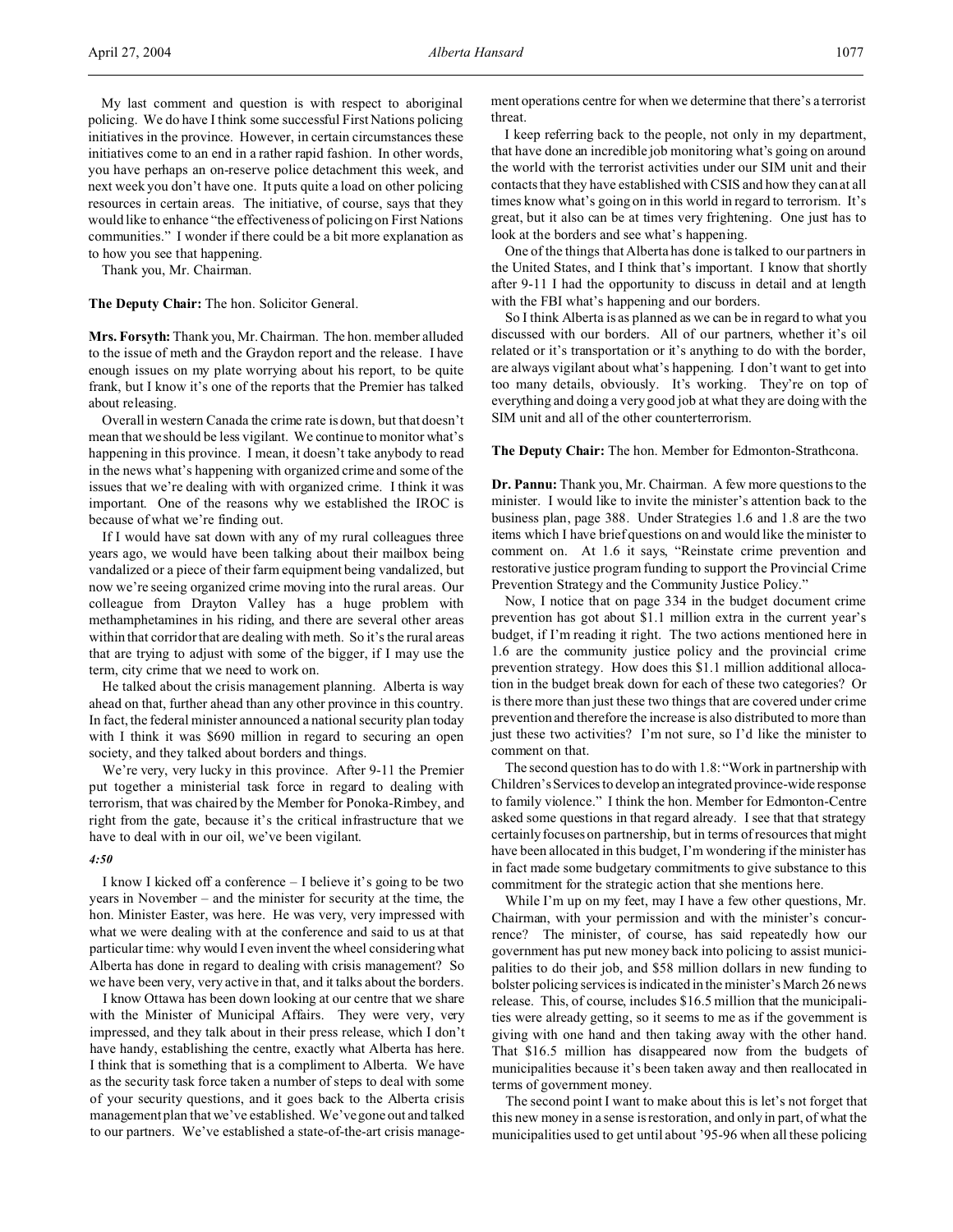grants were taken away. So my question to the minister is this. It will be difficult, I'm sure – it would be difficult if I were sitting in her place – to answer this question right now, but I'd like to get an answer to it, maybe a written answer. What was the amount of government funding for policing purposes in the mid-90s to municipalities? How does the new funding now as indicated in this budget, which was a resumption, in a sense, or restoration of part of that, compare to the total amount of money that municipalities used to get for policing purposes, say, eight years ago, when this was discontinued? I sympathize with the minister if she doesn't have an answer for it. She can certainly provide it to me later.

I must make another observation here. I'm very pleased that the government has made a commitment to pick up the costs of policing for all communities now up to, I guess, 5,000 strong? Right. I certainly support that and commend the government for doing that.

Another question. This question arises from a quick look that I had at the amount of money that the city of Edmonton would be getting, new money for policing purposes. The city will receive new money for policing estimated at about \$10.7 million, but this is offset by a reduction of about \$5.3 million in the municipal unconditional grant received from the province. So the annual increase is for a net of about \$5.4 million. I just wonder how much the city of Edmonton was receiving, say, in '96 when this grant was discontinued. I'm sure you'd like to get an answer to this question for yourself, and I certainly would like to know how this amount compares.

# *5:00*

The question of sustainability. You know, we want to of course provide sustainable funding, sustainable both from the point of view of what the government thinks it can afford but also in terms of providing adequate policing services, which the municipalities are responsible for but need sustainable funding from this government to do, so they determine the adequacy of funding in order to make our communities safe, which is the title, I guess, of the business plan that I am referring to under the core businesses: policing and crime prevention and ensuring safe communities in Alberta. After all, if the goal is to make sure that our communities are safe, then surely I think that we have to ask the question about the adequacy of funding that municipalities get from the provincial government to achieve that goal.

Perhaps one or two other questions here. I'll let the minister speak to those questions while I'm looking at my notes. If I have a question, I'll ask again.

# **The Deputy Chair:** The hon. Solicitor General.

**Mrs. Forsyth:** Thank you, Mr. Chairman. I wanted to respond to the Member for Grande Prairie-Smoky. He asked a question about aboriginal policing, which I had on another piece of paper. I apologize; I wasn't ignoring him. He's brought up an interesting issue in regard to the aboriginal policing model. We have some very, very, very successful aboriginal police forces in this province who are doing an incredible job, and we've had some struggles with some aboriginal policing in the province also. The government is committed to an aboriginal policing model; aboriginal policing is important.

We were at a function a few weeks ago at the Blood tribe. They have put in what they think is a successful idea in regard to aboriginal policing, and that's having elders travel with one of the aboriginal police officers. They were quite proud of the initiative and quite excited about the initiative. It will be interesting to see.

I was at a graduation in Regina a couple of months ago. It was the

first graduating all-aboriginal police force, which was initiated by my department. I'd love to take credit for it. It wasn't me. It was a fellow who works very hard in our department by the name of Ron Hepperle. That was something that he was pushing. He said to me three years ago: Minister, if I get this together and I put it together, you have to promise me that you'll be at the first graduating class of the aboriginal police force. And he did. It was very, very nice to be there. All of those aboriginal police officers that graduated came back to Alberta, which was especially nice to see, because they're from Alberta. They're going back to Alberta, and it's quite exciting.

We have signed several tripartite agreements, and we're also working on some community tripartite agreements with some of our aboriginal police forces that have been struggling in regard to aboriginal policing. We're not going to give up on them. We think they're an integral part of the community. We think it's important. They know their communities best. We will continue to be with them on their successes, and we will be with them on their failures and continue to help them work through some of the struggles that they have. So I hope that answers some of your questions.

The hon. member asked about the crime prevention grants, and I did answer, I think, some of the questions when Edmonton-Centre asked them. We're pleased to be able to put approximately a million dollars back into crime prevention/restorative justice, and I mentioned earlier that in 1999 under the Minister of Justice the department developed a community justice policy based on restorative justice principles. The policy aimed to make restorative justice processes more widely available in the province.

With the recent announcement of the new and increased funding we have made available a million dollars for crime prevention and restorative justice programming, and the department is currently reviewing the community justice policy as a framework to guide the allocation of new money. My visualization is that it'll be through a grant and that people will apply. I think they're the most important, and they know their community best. So if there is a problem in Edmonton-Strathcona and your Block Watch decides that they want to put together a program, then I think they know the needs of your particular constituency or community better than anybody and will be able to apply for a grant. That's how I visualize it, and I think that's the way we'll move. I hope that answers that.

You talked about our partnership on family violence. I think one of the things that we in government have to be committed to do is partnering instead of putting up silos all the time. Although family violence is the responsibility of the Children's Services minister, I think there are numerous departments that it spills onto, mine and the policing end, obviously. We have spent time training our police officers on how to deal with family violence relationships. You asked: is there any money in the budget at this particular time for family violence resources? Well, resources can be looked at as two things. If you mean resources as far as staff to train, we will continue to do that. Staff to work with our partners? Yes. If you're talking about a dollar value, no.

Certainly looking forward to the family violence day on May 7. The Children's Services minister has done an incredible job of putting this together. It's going to be well attended. It's going to be well worth spending the day listening to people about what they have to say. I'm looking forward to what comes out of that particular family violence day.

You talked about the police funding, and I'm sorry. I would like to get into dollars. I think the unconditional grant previously was \$32 million. I could be wrong, so I'd rather have my department talk to you and send you some information. Yes, part of the funding that we're talking about is the 16 and a half million dollars that was transferred and appreciated very much from the Minister of Munici